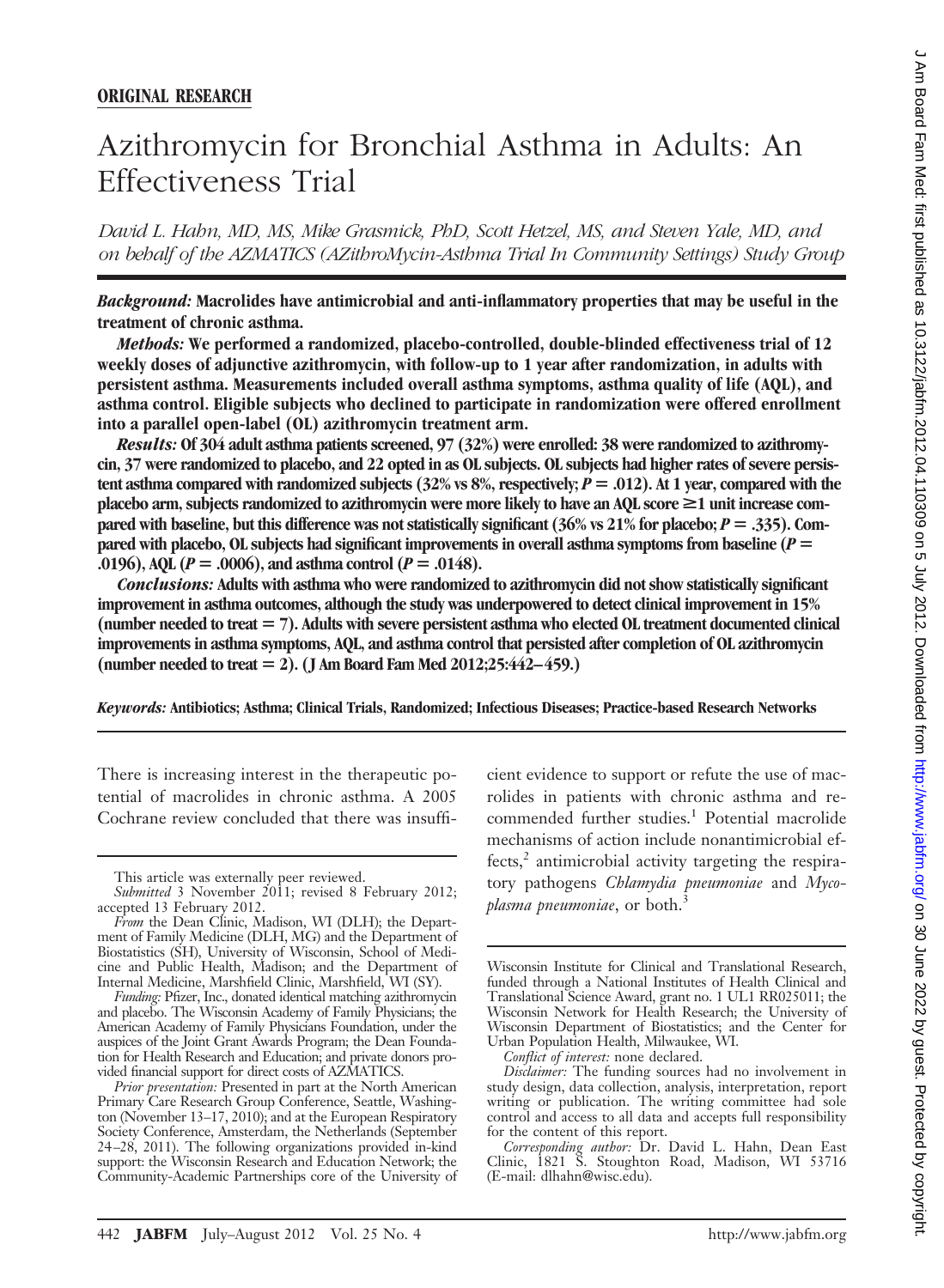Current guideline-recommended asthma treatments have limited generalizability because of a lack of effectiveness trials of representative samples of asthma patients and because of the systematic exclusion of large numbers of asthma patients from the efficacy trials on which the guidelines are based. On average, 19 of 20 people with physician-diagnosed asthma were excluded from the clinical research<sup>4,5</sup> and more than half of adults with asthma may remain poorly controlled, even when they are treated.6 Thus, it is important to test therapies for asthma in generalizable effectiveness trials.

We therefore conducted a primary care, practice-based effectiveness trial designed to include 3 months of adjunctive treatment (in addition to usual care) with the azalide macrolide azithromycin

followed by a 9-month observational period after treatment. The goal of our trial, AZithroMycin-Asthma Trial In Community Settings (AZMATICS), was to investigate whether azithromycin has value for patients with persistent asthma in reducing the severity of their symptoms over time.

## **Methods**

Adults with persistent asthma symptoms as defined by current guidelines<sup>7</sup> were randomized to receive 12 weekly doses of azithromycin or placebo as adjunctive therapy between June 2006 and November 2009. Self-reported questionnaire data were collected for 1 year after randomization. Patients were recruited and enrolled from community practice-

|            | Criteria                                                                                                                                                                                                                                                                                                                                                                                                                               |
|------------|----------------------------------------------------------------------------------------------------------------------------------------------------------------------------------------------------------------------------------------------------------------------------------------------------------------------------------------------------------------------------------------------------------------------------------------|
| Inclusions | • Adults $\geq$ 18 years of age with physician-diagnosed asthma (symptomatic $\geq$ 2 days per week and/or $\geq$ 2 nights<br>per month or in exacerbation)                                                                                                                                                                                                                                                                            |
|            | • Objective evidence for reversible airway obstruction ( $\geq$ 12% and $\geq$ 200 mL change in FEV <sub>1</sub> <sup>8</sup> and/or a 25% and<br>60 L/min change in PEFR <sup>9</sup> ) either spontaneously or after treatment                                                                                                                                                                                                       |
|            | • Asthma for at least 6 months before enrollment                                                                                                                                                                                                                                                                                                                                                                                       |
| Exclusions | • Not English literate or has no email address or Internet access                                                                                                                                                                                                                                                                                                                                                                      |
|            | • Macrolide allergy                                                                                                                                                                                                                                                                                                                                                                                                                    |
|            | • Pregnant or lactating                                                                                                                                                                                                                                                                                                                                                                                                                |
|            | $\bullet \geq 4$ weeks of continuous use of macrolides, tetracyclines, or quinolones within 6 months of randomization                                                                                                                                                                                                                                                                                                                  |
|            | • Asthma symptoms less than 6 months' duration                                                                                                                                                                                                                                                                                                                                                                                         |
|            | • Unstable asthma requiring immediate emergency care                                                                                                                                                                                                                                                                                                                                                                                   |
|            | • Comorbidities likely to interfere with study assessments or follow-up (eg, cystic fibrosis, obstructive sleep apnea<br>requiring CPAP, cardiomyopathy, congestive heart failure, terminal cancer, alcohol or other drug abuse, or<br>any other serious medical condition that, in the opinion of the study physician, would seriously interfere with<br>or preclude assessment of study outcomes or completion of study assessments) |
|            | • Medical conditions for which macrolide administration may possibly be hazardous (eg, acute or chronic<br>hepatitis, cirrhosis, or other liver disease; chronic kidney disease; or history of prolonged cardiac repolarization<br>and QT interval or <i>torsades de pointes</i> ).                                                                                                                                                    |
|            | • Specified medications for which close monitoring has been recommended in the setting of macrolide<br>administration (digoxin, theophylline, warfarin, ergotamine or dihydroergotamine, triazolam, carbamazepine,<br>cyclosporine, hexobarbital, or phenytoin)                                                                                                                                                                        |
| Outcomes   | • Asthma symptom scores (0 = none, 1 = mild, 2 = moderate, 3 = severe, 4 = worst ever) within the past 24<br>hours; every 1.5 months                                                                                                                                                                                                                                                                                                   |
|            | • AQL (Juniper AQL questionnaire) <sup>10</sup> within the past 2 weeks; every 3 months                                                                                                                                                                                                                                                                                                                                                |
|            | • Asthma control (mini-Juniper Asthma Control Questionnaire, without pulmonary function) <sup>11,12</sup> within the past<br>week; every 3 months                                                                                                                                                                                                                                                                                      |
|            | • Exacerbations (a steroid burst, an unscheduled or emergency visit and/or a hospitalizations for asthma) within<br>the past 1.5 months; every 1.5 months                                                                                                                                                                                                                                                                              |
|            | • Other respiratory illnesses within the past 1.5 months; every 1.5 months                                                                                                                                                                                                                                                                                                                                                             |
|            | • Off-study antibiotic use within the past 1.5 months; every 1.5 months                                                                                                                                                                                                                                                                                                                                                                |
|            | • Adverse events within the past 1.5 months; every 1.5 months                                                                                                                                                                                                                                                                                                                                                                          |
|            | • Use of asthma-controller medications (oral or inhaled steroids, LABAs, or antileukotriene agents) within the<br>past 3 months; every 3 months                                                                                                                                                                                                                                                                                        |
|            | • Self-reported improvement in asthma (compared with baseline) within the past 3 months; every 3 months                                                                                                                                                                                                                                                                                                                                |

**Table 1. Inclusion, Exclusion, and Outcome Criteria**

AQL, asthma quality of life; CPAP, continuous positive airway pressure; FEV<sub>1</sub>, forced expiratory volume in 1 second; LABA, long-acting bronchodilators; PEFR, peak expiratory flow rate.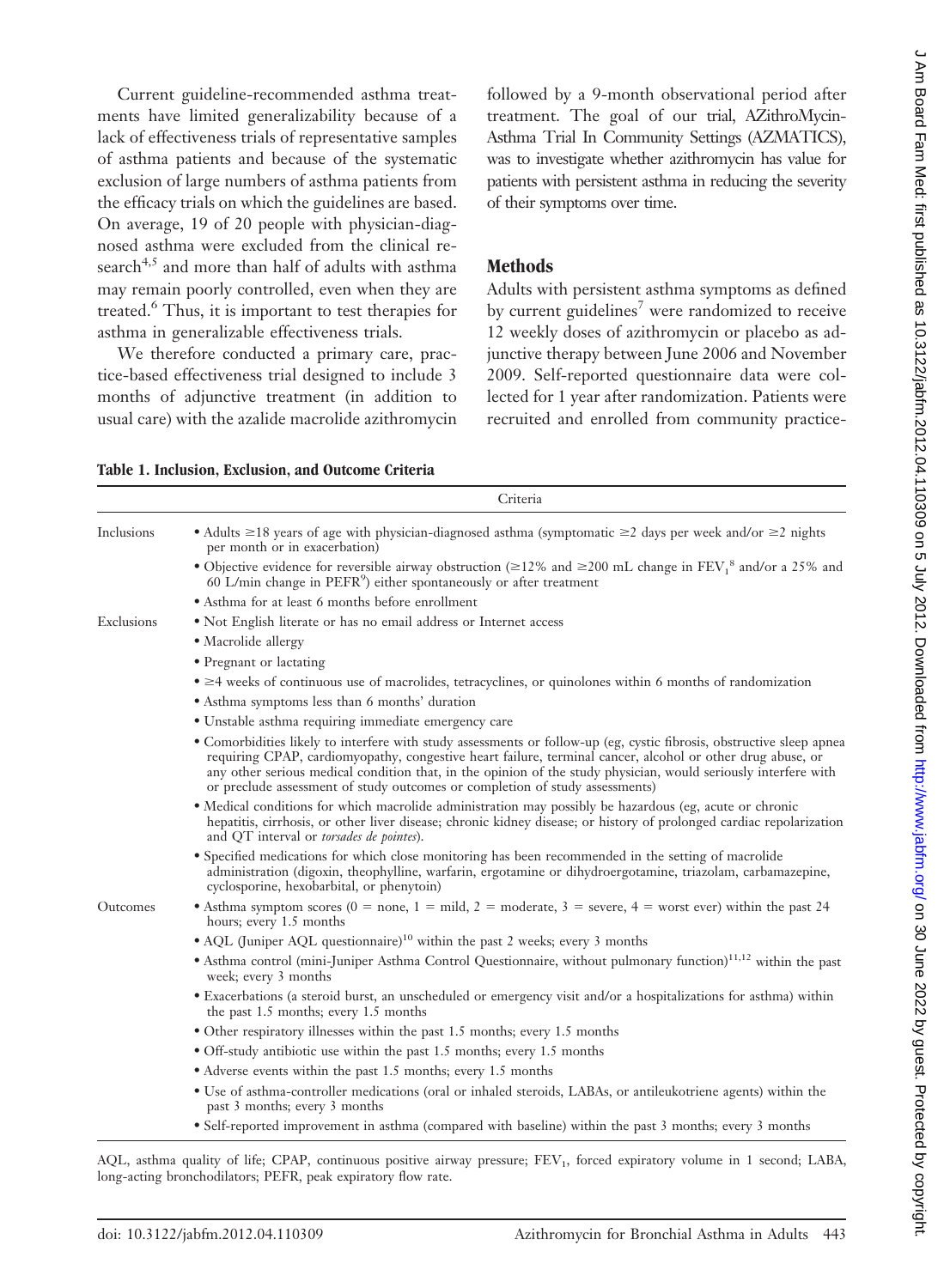based settings throughout North America. Study clinician members and/or staff of 5 practice-based research networks (PBRNs) and one communitybased allergist enrolled patients from their practices for this study. The PBRNs included one nationwide network (American Academy of Family Physicians National Research Network) and 4 regional networks (Ambulatory Network for Scholarship and Research, Illinois; Cleveland Ambulatory Research Network, Ohio; Oklahoma Physicians Resource/Research Network; and the Wisconsin Research and Education Network). Further participant details are provided in the Acknowledgments. During this "real-world" study, we encountered eligible patients, most of whom had severe treatment-resistant or refractory asthma, who declined randomization in favor of being treated with azithromycin. Rather than exclude these patients entirely, we elected to enroll them as a parallel observational cohort. Patients who opted to participate in this "open-label" (OL) arm received a prescription for azithromycin from their personal physician and were followed for the same outcomes as the randomized arm.

#### *Study Eligibility*

Eligibility criteria can be found in Table 1. Community-based clinicians enrolled and randomized eligible patients and remained available to assess side effects or severe adverse reactions, but they were not involved in follow-up data collection. All subjects continued to receive usual asthma care from their doctor. All study sites received approval



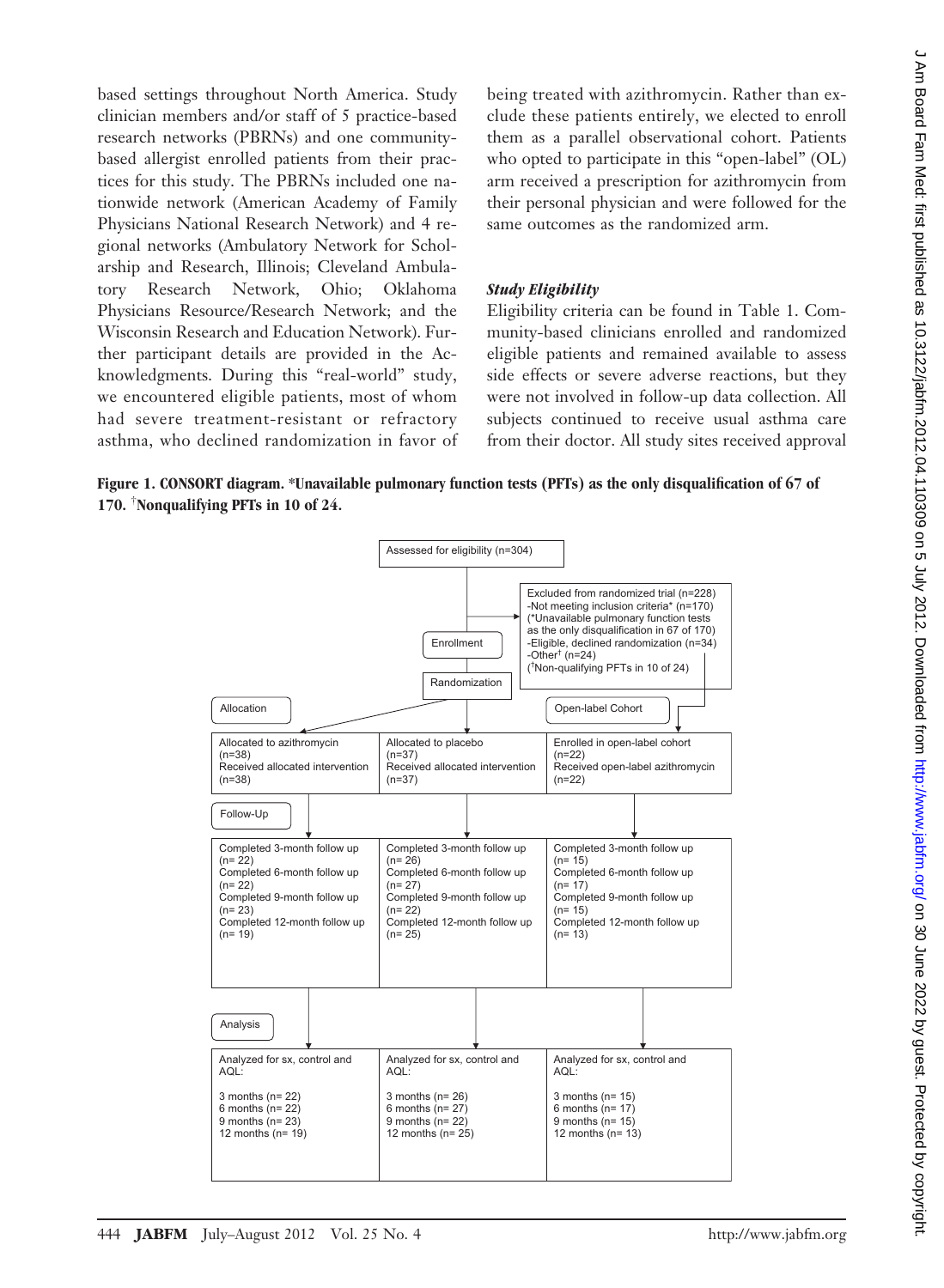from their respective human subject committees, and subjects provided written, informed consent.

#### *Randomization and Masking*

An independent statistician prepared the randomization codes used for subject assignment to the

#### **Table 2. Patient Characteristics**

azithromycin or placebo study arms. The investigators, study subjects, and study site personnel were blinded to treatment allocation. Study medication was azithromycin 600 mg, 1 tablet daily for 3 days followed by 1 tablet weekly for 11 weeks, or identical matching placebo tablets. Each study site

| Characteristic                          | Randomized<br>Placebo $(n=37)$ | Randomized<br>Azithromycin $(n=38)$ | Open-Label<br>Azithromycin $(n=22)$ | $P^*$         |
|-----------------------------------------|--------------------------------|-------------------------------------|-------------------------------------|---------------|
| Age(years), mean(SD)                    | 47.4(14.2)                     | 45.7(15.5)                          | 45.4(15.2)                          | .621/.745     |
| At asthma diagnosis                     | $24 (<1 - 59)$                 | $24 (<1 - 58)$                      | $28(11-59)$                         | .603/.104     |
| Diagnosis at age $\geq$ 18 years        | 21(57)                         | 24(63)                              | 19 (86)                             | .641/.023     |
| Male sex                                | 13(35)                         | 11(29)                              | 12(55)                              | .626/.078     |
| Smoking status                          |                                |                                     |                                     | .187/.028     |
| Never                                   | 13(35)                         | 20(53)                              | 16(73)                              |               |
| Former                                  | 19(51)                         | 12(32)                              | 6(27)                               |               |
| Current                                 | 5(14)                          | 6(16)                               | 0(0)                                |               |
| White race                              | 33 (89)                        | 36(95)                              | 18 (82)                             | .430/.227     |
| Education, median years (range)         | $15(10-20)$                    | $14(12-22)$                         | $17(12-25)$                         | .550/<.001    |
| ≥High school graduate                   | 35 (95)                        | 38 (100)                            | 21(100)                             | .240/1.000    |
| Chronic sinusitis                       | 11(30)                         | 14(37)                              | 17(77)                              | .626 / < .001 |
| Atopy                                   |                                |                                     |                                     |               |
| Allergy tested                          | 18(53)                         | 18 (49)                             | 19(86)                              | .814/.003     |
| Negative                                | 2(11)                          | 1(6)                                | 6(32)                               | .759/.003     |
| Positive for 1-3 positive               | 4(22)                          | 3(17)                               | 8(42)                               |               |
| Positive for $\geq 4$                   | 12(67)                         | 14(78)                              | 5(26)                               |               |
| Infectious asthma <sup>+</sup>          | 6(16)                          | 17(46)                              | 13 (59)                             | .011/.024     |
| Exacerbations (previous 2 years), n (%) | 24(65)                         | 26(68)                              | 14(64)                              | .809/.802     |
| Hospitalized                            | 0(0)                           | 2(5)                                | 4(18)                               | .493/.023     |
| Emergency visit                         | 14(38)                         | 19(50)                              | 9(41)                               | .355/1.000    |
| Steroid burst                           | 22 (59)                        | 24(63)                              | 13 (59)                             | .815/1.000    |
| Baseline asthma severity, n (%)         |                                |                                     |                                     |               |
| Day symptom frequency <sup>#</sup>      |                                |                                     |                                     | .675/.009     |
| Mild to moderate                        | 35 (95)                        | 34(89)                              | 15 (68)                             |               |
| Severe                                  | 2(5)                           | 4(11)                               | 7(32)                               |               |
| Night symptom frequency <sup>#</sup>    |                                |                                     |                                     | 1.000/.046    |
| Mild to moderate                        | 33 (89)                        | 33 (87)                             | 15 (68)                             |               |
| Severe                                  | 4(11)                          | 5(13)                               | 7(32)                               |               |
| Coexisting COPD                         | 8(22)                          | 5(13)                               | 2(9)                                | .375/.509     |
| Lung function, mean (SD)                |                                |                                     |                                     |               |
| $FEV1$ , L (n)                          | 18                             | 19                                  | 7                                   |               |
| $\mathrm{Low}^{\S}$                     | 2.24(1.25)                     | 2.33(1.05)                          | 2.48(1.19)                          | .812/.688     |
| % Change                                | 42 (47.4)                      | 26 (25.9)                           | 33 (26.8)                           | .214/.969     |
| PEFR, L/min (n with value)              | 25                             | 25                                  | 18                                  |               |
| $Low^{\$}$                              | 258 (110)                      | 276 (110)                           | 300 (105)                           | .566/.281     |
| % Change                                | 62 (56)                        | 63 (49)                             | 85 (63)                             | .927/.140     |
| Any controller medication               | 33 (89)                        | 25 (66)                             | 19 (86)                             | .026/.549     |
| Inhaled corticosteroid                  | 30(81)                         | 24(63)                              | 18 (82)                             |               |
| Long-acting bronchodilator <sup>¶</sup> | 26(70)                         | 14(37)                              | 15 (68)                             |               |
| Leukotriene inhibitor                   | 8(22)                          | 9(24)                               | 6(27)                               |               |
| Oral prednisone                         | 4(11)                          | 2(5)                                | 1(5)                                |               |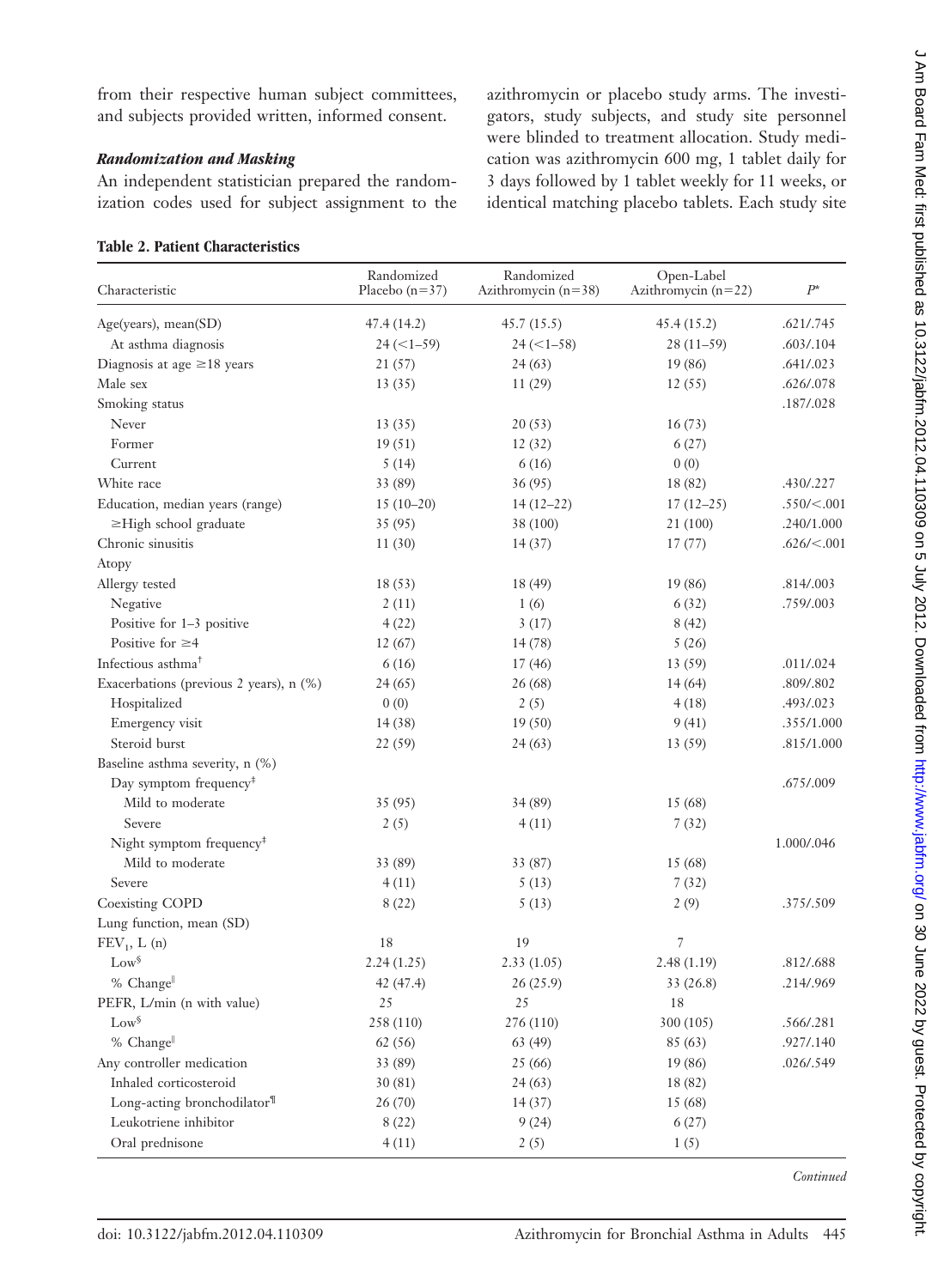#### **Table 2. Continued**

| Characteristic                        | Randomized<br>Placebo $(n=37)$ | Randomized<br>Azithromycin $(n=38)$ | Open-Label<br>Azithromycin $(n=22)$ | $P^*$     |
|---------------------------------------|--------------------------------|-------------------------------------|-------------------------------------|-----------|
| Baseline asthma measures, mean (SD)** |                                |                                     |                                     |           |
| Overall asthma symptoms               | 1.48(0.94)                     | 1.42(0.77)                          | 2.06(0.73)                          | .744/.005 |
| Asthma quality of life                | 4.97(1.28)                     | 4.98(1.27)                          | 4.12(1.29)                          | .988/.023 |
| Asthma control                        | 1.56(1.02)                     | 1.75(0.93)                          | 2.26(1.35)                          | .424/.090 |

Values provided as n (%) unless otherwise indicated.

\**P* values comparing randomized placebo versus randomized azithromycin/randomized cohort versus open-label cohort.

† History showed first asthma symptoms began after an acute respiratory illness.

 $Day: \text{mild} = \geq 2$  days/week to less than daily; moderate  $= \geq 1$  per day to less than continuous; severe  $=$  continuous. Night: mild  $=$  $\geq$  per month to  $\leq$  1 per week; moderate  $=$  >1 per week to  $\leq$  1 per night; severe  $=$  >1 per night.

§ Before bronchodilator use or lowest spontaneous value.

Based on data after bronchodilator use or highest spontaneous value. Some subjects had either FEV<sub>1</sub> or PEFR values, not both. ¶ All subjects using a long-acting bronchodilator also were using an inhaled corticosteroid.

\*\*See Methods for definitions.

COPD, chronic obstructive pulmonary disease; FEV<sub>1</sub>, forced expiratory volume in 1 second; PEFR, peak expiratory flow rate.

received coded study medication bottles (1:1 allocation) in blocks of 6 and was instructed to distribute them (numbered 1 to 6) in numerical ascending order to eligible consenting study subjects. After 3 weeks of taking study medication, subjects were asked to guess their allocation.

#### *Open-Label Treatment*

Internet trial registration (http://clinicaltrials.gov/ show/NCT00266851) and another Internet site (http://asthmastory.com) identified asthma patients wanting to participate in AZMATICS.<sup>13</sup> When they learned that they had a 50% chance of receiving a placebo, many of these patients declined to be randomized but remained interested in the use of azithromycin for treatment of their asthma. Institutional review board approval was obtained to enter eligible subjects requesting azithromycin into a parallel, OL observational cohort. OL subjects obtained a 12-week prescription for weekly azithromycin from their personal physician and were monitored for the same baseline and outcome data that were being collected for the randomized cohort. Because 600-mg azithromycin tablets were not uniformly available, OL treatment consisted of 2 azithromycin tablets (250 mg each), to achieve a 500-mg daily dose for 3 days, followed by 3 tablets to achieve a 750-mg, once-weekly dose for 11 additional weeks.

#### *Study Outcomes*

Subjects submitted follow-up data via Internet questionnaires. During the first 3 months after randomization (the study medication administration period), subjects reported weekly via the Internet whether they had taken their assigned study medication during the previous week. In addition to study medication adherence, subjects also reported weekly on side effects for the first 3 months. Outcome data were recorded every 1.5 months (6 weeks) through 12 months. Outcome measures are listed in Table 1.

#### *Statistical Analysis*

All analyses were by intention to treat, and no subjects with available data were excluded from any analysis. Repeated-measures (RM) analysis of variance (ANOVA)—with intervention and time as fixed effects; subjects as random effects; and age, sex, and ever-smoking as covariates—was conducted for each of the continuous variables. After finding significant effects in the RM ANOVA models, we explored the effects with tests at specific time points. We used Fisher exact test for categorical variables, Wilcoxon rank sum tests for continuous variables (reported as median and range), and *t* tests for continuous variables (reported as mean and standard deviation). We controlled for the effects of age, sex, ever-smoking, and asthma controller medication using ANOVA for normally distributed continuous outcomes and logistic regression for binary outcomes. On the basis of our pilot results, a total sample size of 58 had 80% power (for  $\alpha = 0.05$ ) to detect a 0.66-unit (13%) difference in overall asthma symptoms (the primary outcome). AZMATICS used a Data Safety Monitoring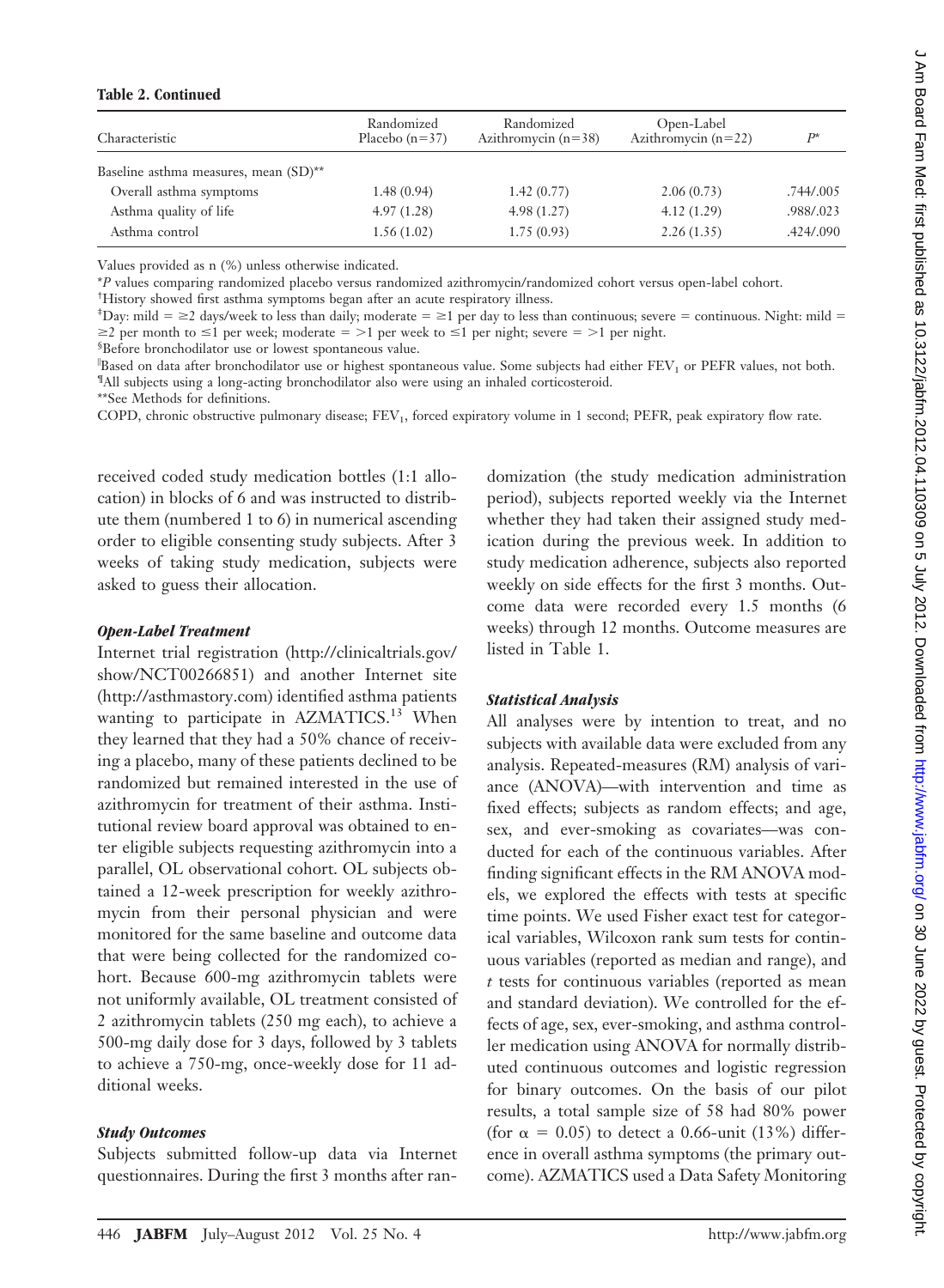Board that met approximately every 6 months. The Data Safety Monitoring Board did not identify any reason for early termination.

#### **Results**

#### *Screening and Enrollment*

Of 304 adult asthma patients screened, 97 (32%) were enrolled (38 were randomized to azithromycin, 37 were randomized to placebo, and 22 elected OL treatment). An additional 67 of 304 screened patients (22%) who were otherwise eligible lacked pulmonary function data and could not complete the screening process (Figure 1).

#### *Adherence*

Self-reported mean adherence to taking azithromycin or placebo ranged from 96% to 99%, with no significant differences among the 3 study groups  $(P = .706)$ . Adherence to reporting follow-up data ranged from 63 of 97 participants (65%) at 12 weeks to 57 participants (59%) at 48 weeks, with no

**Figure 2. Differences from baseline for asthma symptoms, quality of life, and control. A: Symptoms—rating of overall asthma symptoms for the past 24 hours (negative numbers indicate decreased symptoms and hence improvement). B: Quality of life— Juniper Asthma Quality of Life Questionnaire (AQLQ); positive numbers indicate higher quality of life scores and hence improvement). C: Control—Juniper Mini-Asthma Control Questionnaire (ACQ; negative numbers indicate better control and hence improvement). See Methods for details. Symbols represent the mean paired differences from baseline. Bars represent 95% confidence intervals.**  $*P < 0.05$ **,**  $*P < 0.01$ **,**  $*P < 0.001$  **(***t* **tests, placebo versus open label).** 

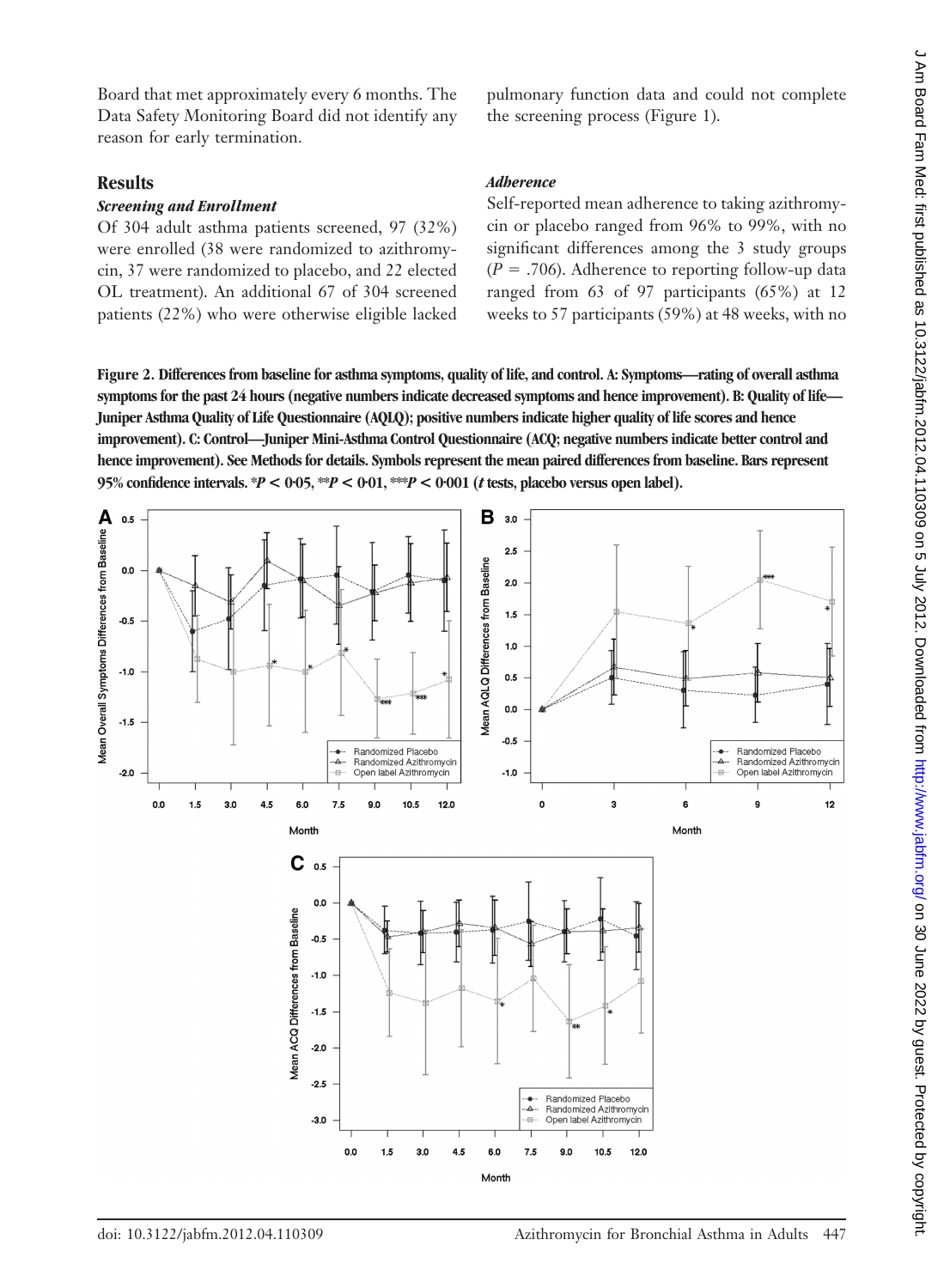|                                                        | Randomized<br>Placebo | Randomized<br>Azithromycin | Open-label<br>Azithromycin | P, Placebo vs<br>Randomized<br>Azithromycin | P, Placebo vs<br>Open-Label |
|--------------------------------------------------------|-----------------------|----------------------------|----------------------------|---------------------------------------------|-----------------------------|
| Change in overall asthma<br>symptoms, from<br>baseline |                       |                            |                            |                                             |                             |
| Week 6                                                 | $-0.60$ (1.07) (n=30) | $-0.15(0.83)(n=33)$        | $-0.88(0.81)(n=16)$        | $.071/.071$ <sup>+</sup>                    | $.333/.428$ <sup>+</sup>    |
| Week 12                                                | $-0.48(1.16)(n=23)$   | $-0.31$ ((0.74) (n=32)     | $-1.0$ (1.37) (n=16)       | .551/.580 <sup>†</sup>                      | $.223/.723$ <sup>+</sup>    |
| Week 18                                                | $-0.15(1.13)(n=27)$   | $0.10(0.75)(n=31)$         | $-0.94(1.12)(n=16)$        | .344/.178 <sup>†</sup>                      | $.034/0.161$ <sup>+</sup>   |
| Week 24                                                | $-0.08(0.95)(n=25)$   | $-0.10(0.96)(n=30)$        | $-1.0$ (1.17) (n=17)       | $.939/0.599$ <sup>+</sup>                   | $.012/.013$ <sup>+</sup>    |
| Week 30                                                | $-0.05$ (1.09) (n=22) | $-0.34(1.01)(n=29)$        | $-0.81(1.17)(n=16)$        | .322/.280 <sup>†</sup>                      | $.048/0.870$ <sup>+</sup>   |
| Week 36                                                | $-0.21$ (1.14) (n=24) | $-0.22$ (0.70) (n=27)      | $-1.27(0.70)(n=15)$        | $.959/0.942^+$                              | $.001/.017$ <sup>+</sup>    |
| Week 42                                                | $-0.04(0.88)(n=23)$   | $-0.12(0.93)(n=25)$        | $-1.21(0.70)(n=14)$        | .770/.858 <sup>†</sup>                      | $< .001/.001$ <sup>+</sup>  |
| Week 48                                                | $-0.10$ (1.07) (n=20) | $-0.07(0.88)(n=29)$        | $-1.07(0.95)(n=13)$        | $.916 / .758$ <sup>†</sup>                  | $.011/.067$ <sup>+</sup>    |
| Change in AQL, from<br>baseline                        |                       |                            |                            |                                             |                             |
| Week 12                                                | $0.50(0.95)(n=22)$    | $0.67(1.10)(n=26)$         | $1.54(1.91)(n=15)$         | $.584/.682$ <sup>†</sup>                    | $.067/0.180$ <sup>†</sup>   |
| Week 24                                                | $0.31(1.36)(n=22)$    | $0.49(1.11)(n=27)$         | $1.36(1.75)(n=17)$         | .618/.382 <sup>†</sup>                      | $.049/0.151$ <sup>+</sup>   |
| Week 36                                                | $0.23(1.02)(n=23)$    | $0.58(1.04)(n=22)$         | $2.05(1.40)(n=15)$         | .261/.342 <sup>†</sup>                      | $< .001/.001$ <sup>+</sup>  |
| Week 48                                                | $0.40(1.33)(n=19)$    | $0.50(1.10)(n=25)$         | $1.70(1.42)(n=13)$         | $.784/.929$ <sup>†</sup>                    | $.015 / .068$ <sup>+</sup>  |
| Change in asthma<br>control, from<br>baseline          |                       |                            |                            |                                             |                             |
| Week 6                                                 | $-0.37(0.88)(n=30)$   | $-0.46(0.60)(n=33)$        | $-1.24(1.14)(n=16)$        | $.634/.654$ <sup>†</sup>                    | $.014/0.009$ <sup>+</sup>   |
| Week 12                                                | $-0.41(1.01)(n=23)$   | $-0.40(0.80)(n=32)$        | $-1.38(1.87)(n=16)$        | .946/.998 <sup>†</sup>                      | $.075/0.324$ <sup>†</sup>   |
| Week 18                                                | $-0.40$ (1.05) (n=27) | $-0.28(0.88)(n=31)$        | $-1.18(1.53)(n=16)$        | $.637 / .573$ <sup>+</sup>                  | $.085/.179$ <sup>†</sup>    |
| Week 24                                                | $-0.37(1.12)(n=25)$   | $-0.34(1.03)(n=30)$        | $-1.35$ (1.69) (n=17)      | $.925 / .536$ <sup>†</sup>                  | $.045/.034$ <sup>+</sup>    |
| Week 30                                                | $-0.25$ (1.22) (n=22) | $-0.56(0.81)(n=29)$        | $-1.04(1.38)(n=16)$        | $.307/.281$ <sup>+</sup>                    | $.078/0.163$ <sup>+</sup>   |
| Week 36                                                | $-0.39(1.00)(n=24)$   | $-0.39(0.79)(n=27)$        | $-1.63$ (1.41) (n=15)      | $1.000 \times 852^{+}$                      | $.007/0.15$ <sup>+</sup>    |
| Week 42                                                | $-0.22$ (1.32) (n=23) | $-0.38(0.72)(n=25)$        | $-1.42$ (1.41) (n=14)      | $.604/.817$ <sup>+</sup>                    | $.016/0.068$ <sup>+</sup>   |
| Week 48                                                | $-0.45$ (1.00) (n=20) | $-0.34(0.88)(n=29)$        | $-1.08(1.20)(n=13)$        | $.692/.525$ <sup>+</sup>                    | .132/.379 <sup>†</sup>      |
| AQL improved $\geq$ 1 unit,<br>$n/N$ (%)               |                       |                            |                            |                                             |                             |
| Week 12                                                | 5/22(23)              | 11/26(42)                  | 9/15(60)                   | .221/.136 <sup>‡</sup>                      | $.038 / .098$ <sup>#</sup>  |
| Week 24                                                | 6/22(27)              | 8/27(30)                   | 11/17(65)                  | $1.000$ /.745 <sup>‡</sup>                  | .026/.048 <sup>‡</sup>      |
| Week 36                                                | 5/23(22)              | 6/22(27)                   | 12/15(80)                  | .738/.738 <sup>‡</sup>                      | .001/.003 <sup>‡</sup>      |
| Week 48                                                | 4/19(21)              | 9/25(36)                   | 7/13(54)                   | .335/.386 <sup>‡</sup>                      | .072/.116 <sup>‡</sup>      |
| Asthma control improved<br>$\geq$ 1 unit, n/N (%)      |                       |                            |                            |                                             |                             |
| Week 6                                                 | 6/30(20)              | 4/33(12)                   | 9/16(56)                   | $.498 / .421$ <sup>#</sup>                  | .021/.010 <sup>‡</sup>      |
| Week 12                                                | 7/23(30)              | 7/32(22)                   | 11/16(69)                  | .539/.531 <sup>‡</sup>                      | $.025/.045$ <sup>‡</sup>    |
| Week 18                                                | 7/27(26)              | 4/31(13)                   | 9/16(56)                   | .315/.437 <sup>‡</sup>                      | .059/.054 <sup>‡</sup>      |
| Week 24                                                | 6/25(24)              | 10/30(33)                  | 10/17(59)                  | .556/.144 <sup>‡</sup>                      | $.029 / .017$ <sup>‡</sup>  |
| Week 30                                                | 5/22(23)              | 9/29(31)                   | 8/16(50)                   | $.546/.502$ <sup>‡</sup>                    | $.098/.105$ <sup>‡</sup>    |
| Week 36                                                | 5/24(21)              | 6/27(22)                   | 10/15(67)                  | $1.000 \times 875$ <sup>‡</sup>             | $.007/009$ <sup>‡</sup>     |
| Week 42                                                | 6/23(26)              | 7/25(28)                   | 8/14(57)                   | $1.000/.862$ <sup>‡</sup>                   | .085/.152 <sup>‡</sup>      |
| Week 48                                                | 5/20(25)              | 8/29 (28)                  | 5/13(38)                   | $1.000$ /.980 <sup>‡</sup>                  | .461/.998 <sup>‡</sup>      |

#### **Table 3. Asthma Outcomes\***

All values are mean (SD) unless otherwise indicated.

\*See Methods for definitions.

† Univariate (*t* test)/multivariate (analysis of variance); controlled for age, sex, and ever-smoking at each time point, as well as for controller medication use at weeks 12, 24, 36, and 48 (controller data is unavailable for other time points).

‡ Univariate (Fisher exact test)/multivariate (logistic regression); controlled for age, sex, and ever-smoking at each time point, as well as for controller medication use at weeks 12, 24, 36, and 48 (controller data is unavailable for other time points).

AQL, asthma quality of life.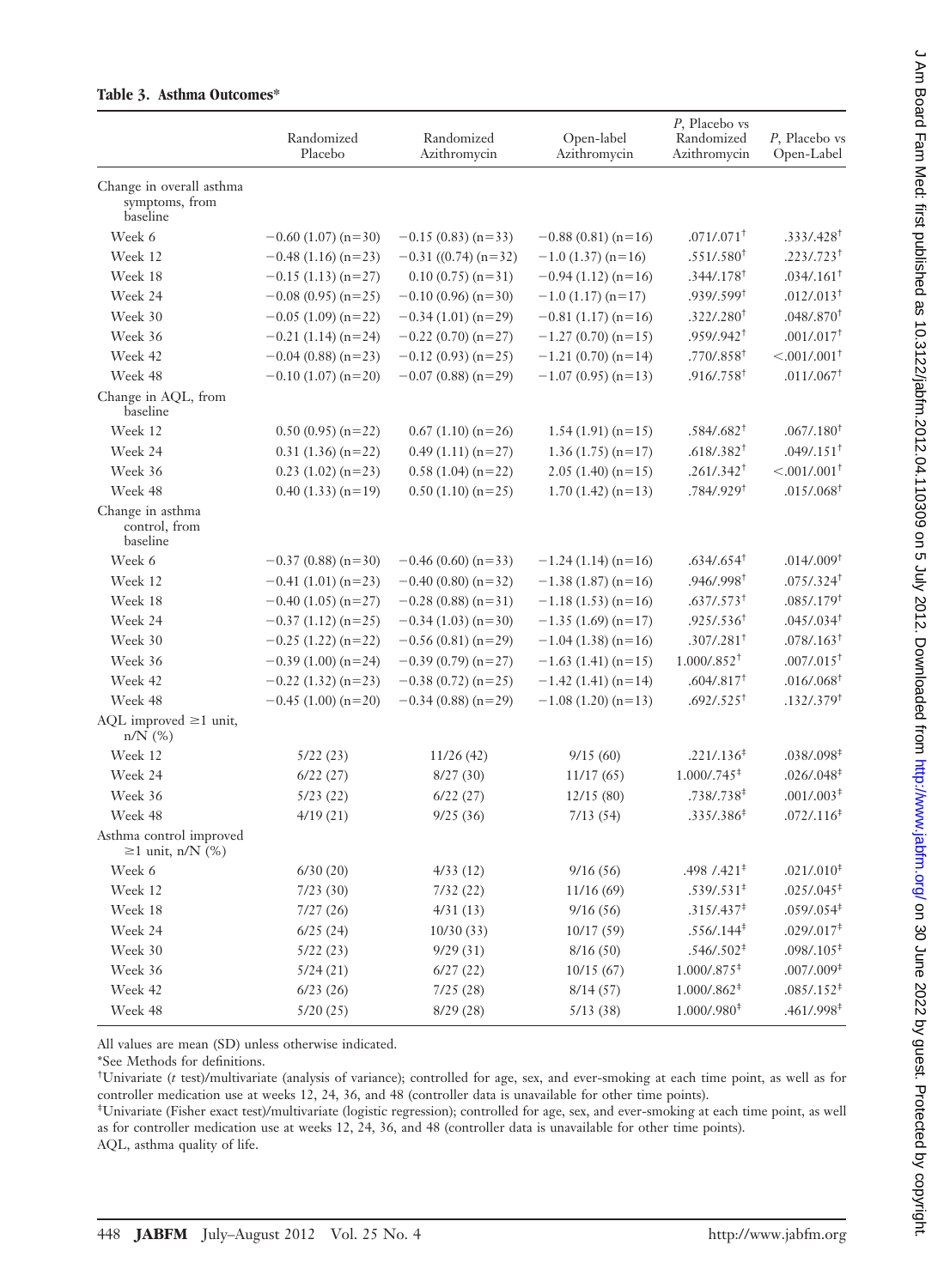## *Baseline Characteristics*

Table 2 presents the patient characteristics. The study group was mostly white and non-Hispanic with a high school education or greater and a broad range of age at asthma onset. The randomized groups were well balanced in major baseline characteristics (age, sex, smoking status, education, and asthma severity), but the group randomized to azithromycin reported more asthma onset after an acute respiratory illness ("infectious asthma") and less use of controller medication compared with the placebo group. Compared with the randomized groups, the OL cohort had significantly greater asthma severity at baseline (more hospitalizations for asthma, greater day and night symptom frequency, worse overall asthma symptoms, and worse asthma quality of life [AQL]); more adult-onset asthma; more chronic sinusitis; more allergy testing (but fewer positive tests); and more infectious asthma. Of the baseline covariates in RM ANOVAs, smoking was significantly associated with worse symptoms, AQL, and asthma control ( $P < .05$  for each); older age was significantly associated only with worse AQL ( $P < .05$ ), and sex was not significant in any analysis.

# **Outcomes**

## *Randomized Trial*

After 3 weeks of receiving study medication, 13% of those randomized to placebo and 29% randomized to azithromycin correctly guessed their allocation; 34% of placebo and 29% of azithromycin subjects guessed incorrectly, and the remainder were unsure of their allocation  $(P = .27)$ . Subjects

**Figure 3. Improvement in asthma quality of life (AQL) after azithromycin treatment may be "all or none." AQL change scores from baseline to 12 months after enrollment (9 months after treatment completion) are defined as follows:** "AQL change  $\langle 0 \rangle =$  AQL change worse than baseline; "AQL change  $0 \le 0.5$ " = change between 0 to  $\langle 0.5 \rangle$ **units; "AQL change**  $0.5 < 1$ **"** = change between 0.5 to  $\lt 1$  (change of 0.5 unit is considered the minimum **clinically important change); "AQL change**  $1 < 2$ **" = change between 1 and 2 (change**  $> 1.5$  **units represents a** large change); "AQL change  $\geq 2$ " = change of 2 units or more. The contrasting patterns between placebo and **open-label azithromycin were statistically significant, as noted in the text. The differences between randomized azithromycin and placebo were not statistically significant, as noted in the text.**

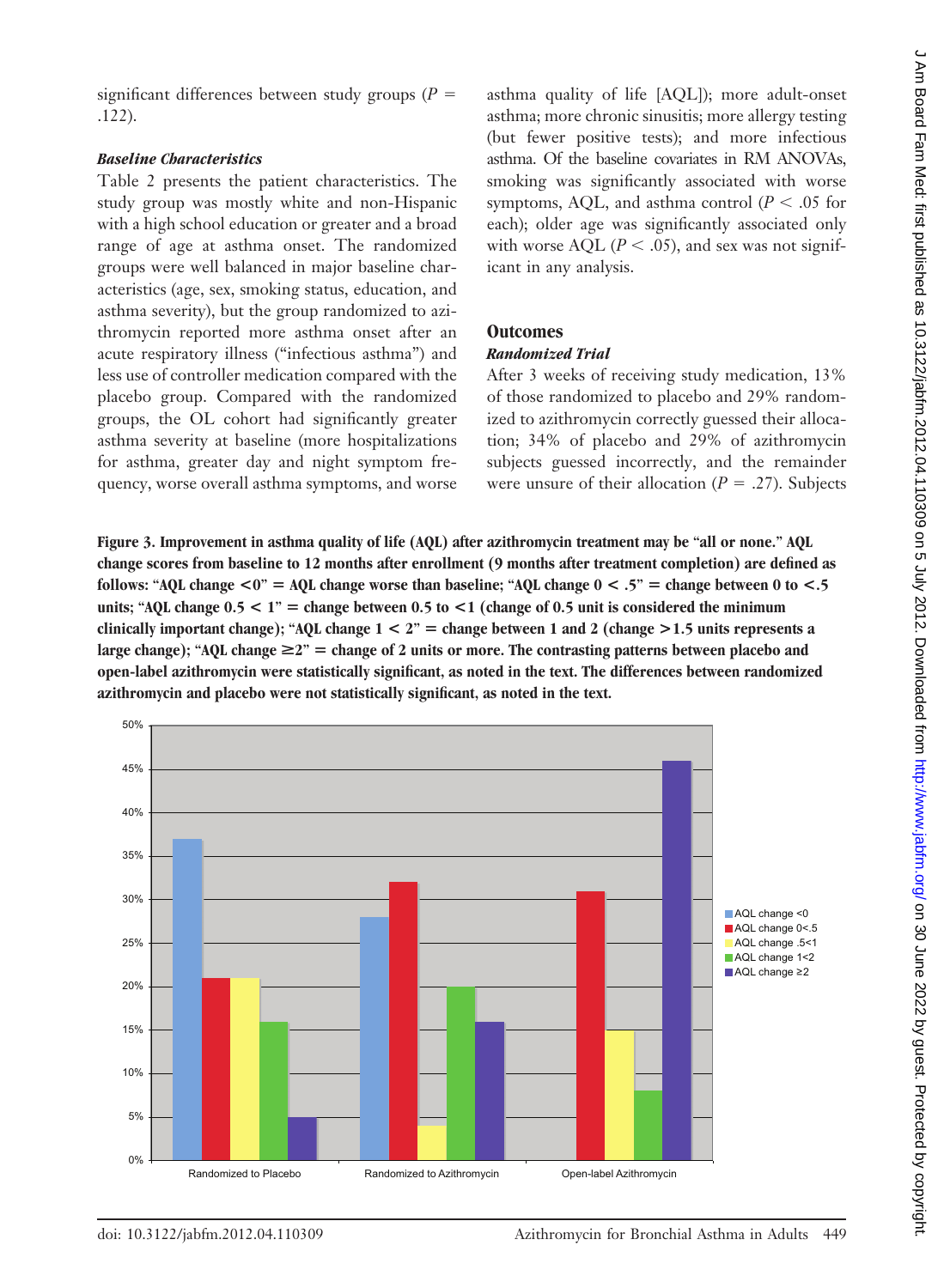randomized to azithromycin or placebo had no significant differences in overall asthma symptoms, AQL, or asthma control (Figure 2 and Table 3). At 1 year, subjects randomized to azithromycin were more likely than placebo subjects to have an AQL score  $\geq$ 1-unit increase compared with baseline (36% vs 21%). This difference was not statistically significant ( $P = .335$ ). Compared with subjects randomized by PBRN members ( $n = 69$ ), subjects randomized by the community allergist  $(n = 6)$  were more likely to have been skin tested (49% of PBRN subjects skin tested vs 100% of allergist subjects;  $P =$ .024) but otherwise were similar in baseline characteristics, including comparable distribution of skin

**Table 4. Side Effects\***

test results. Removing the allergist-recruited subjects from the RM ANOVA did not alter the outcome results (data not shown).

#### *Open-Label Cohort*

Comparing the OL and placebo groups, RM ANOVA found that the effect of intervention and the interaction of intervention and time were significant for symptoms, AQL, and asthma control  $(P < .05$  for each). In univariate analyses, OL group asthma symptoms were significantly improved from month 4.5 to month 12 compared with placebo and AQL was significantly improved from month 6 to month 12, whereas asthma control

| Side Effects, n (%) | Randomized Placebo | Randomized Azithromycin | Open-Label Azithromycin | $P^{\dagger}$   |
|---------------------|--------------------|-------------------------|-------------------------|-----------------|
| Nausea              |                    |                         |                         | .016/.008/.458  |
| None                | 31 (91)            | 25(71)                  | 12(60)                  |                 |
| Mild to moderate    | 1(3)               | 9(26)                   | 6(30)                   |                 |
| Severe              | 2(6)               | 1(3)                    | 2(10)                   |                 |
| Vomiting            |                    |                         |                         | 1.000/.128/.456 |
| None                | 32 (94)            | 33 (94)                 | 18 (90)                 |                 |
| Mild to moderate    | 0(0)               | 1(3)                    | 2(10)                   |                 |
| Severe              | 2(6)               | 1(3)                    | 0(0)                    |                 |
| Stomach pain        |                    |                         |                         | .076/.001/.196  |
| None                | 30 (88)            | 24(69)                  | 9(45)                   |                 |
| Mild to moderate    | 3(9)               | 10(29)                  | 10(50)                  |                 |
| Severe              | 1(3)               | 1(3)                    | 1(5)                    |                 |
| Diarrhea            |                    |                         |                         | .106/.002/.196  |
| None                | 29 (85)            | 23 (66)                 | 9(45)                   |                 |
| Mild to moderate    | 3(9)               | 10(29)                  | 10(50)                  |                 |
| Severe              | 2(6)               | 2(6)                    | 1(5)                    |                 |
| Rash                |                    |                         |                         | .743/.046/.420  |
| None                | 33 (97)            | 33 (94)                 | 16(80)                  |                 |
| Mild to moderate    | 0(0)               | 2(6)                    | 3(15)                   |                 |
| Severe              | 1(3)               | 1(3)                    | 1(5)                    |                 |
| Swelling            |                    |                         |                         | .239/.716/.128  |
| None                | 32 (94)            | 35 (100)                | 18 (90)                 |                 |
| Mild to moderate    | 1(3)               | 0(0)                    | 2(10)                   |                 |
| Severe              | 1(3)               | 0(0)                    | 0(0)                    |                 |
| Hearing loss        |                    |                         |                         | .743/1.000/.999 |
| None                | 32 (94)            | 34(97)                  | 19 (95)                 |                 |
| Mild to moderate    | 1(3)               | 1(3)                    | 1(5)                    |                 |
| Severe              | 1(3)               | 0(0)                    | 0(0)                    |                 |
| Vaginal candidiasis |                    |                         |                         | .670/1.000/.999 |
| None                | 20 (91)            | 21 (84)                 | 7(88)                   |                 |
| Mild to moderate    | 3(9)               | 4(16)                   | 1(13)                   |                 |
| Severe              | 0(0)               | 0(0)                    | 0(0)                    |                 |

\*Worst reported severity during the 12-week treatment period.

† Fisher exact tests: randomized placebo versus randomized azithromycin/randomized placebo versus open-label azithromycin/ randomized azithromycin versus open-label azithromycin.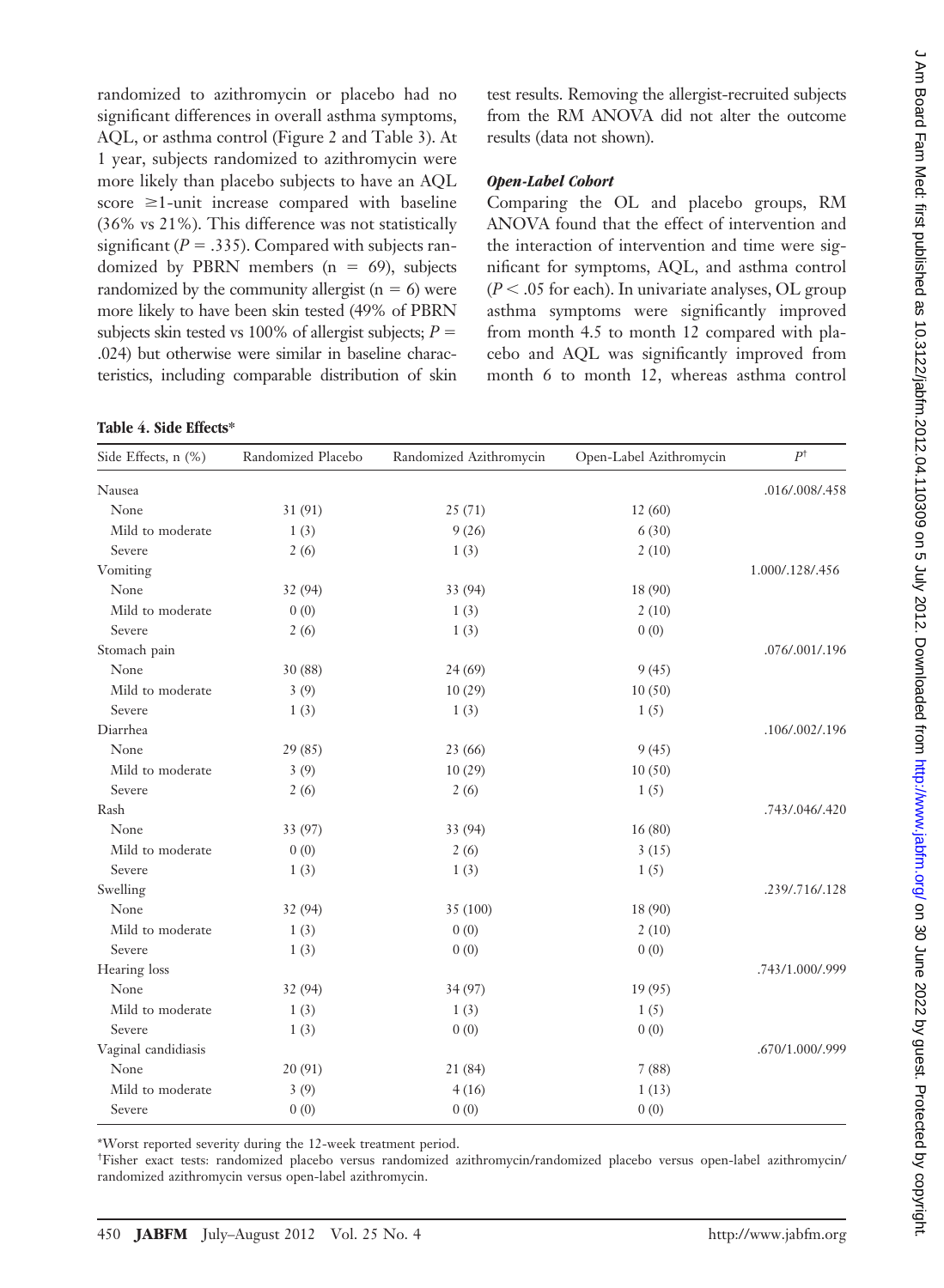|                              |                     |                                                                                                             | TADIE 7. NAHUUUHLEE TITAAS OI SECOIIE ALUU MAA OIHEE ALAH OIHEE KA AH ASTII ASTIINA. OHI OO KA AH A                                  |                |                                                                                                                                          |                                                                                       |                                  |
|------------------------------|---------------------|-------------------------------------------------------------------------------------------------------------|--------------------------------------------------------------------------------------------------------------------------------------|----------------|------------------------------------------------------------------------------------------------------------------------------------------|---------------------------------------------------------------------------------------|----------------------------------|
| Reference                    | Age Group           | Sampling Frame                                                                                              | Asthma Severity                                                                                                                      | Subjects (n)   | Design                                                                                                                                   | R <sub>X</sub> /Duration                                                              | Observation after R <sub>X</sub> |
| Shoji (1999) <sup>17</sup>   | <b>Adults</b>       | Hospital asthma clinic                                                                                      | Aspirin-intolerant asthma<br>Mild/moderate                                                                                           | $\overline{1}$ | Single site; double-blind cross-over<br>(4-week washout)                                                                                 | Roxithromycin, 300 mg daily<br>or placebo/8 weeks                                     | None                             |
| Amayasu $(2000)^{18}\,$      | Adults              | Not stated (hospital<br>asthma clinic[s]?)                                                                  | Mild/moderate                                                                                                                        | 17             | Single site; double-blind cross-over<br>(4-week washout)                                                                                 | Clarithromycin, 200 mg daily<br>or placebo/8 weeks                                    | None                             |
| Black $(2\,00\,1)^{19}$      | 18-60 years old     | recruitment method(s)<br>general population;<br>recruited from the<br>Majority of subjects<br>not specified | Moderate/severe                                                                                                                      | 232            | Multinational; double-blind, parallel<br>groups (Australia, New Zealand,<br>Italy, Argentina)                                            | Roxithromycin, 300 mg daily<br>or placebo/6 weeks                                     | 24 weeks                         |
| Kraft (2002) <sup>20</sup>   | Young adults        | the general population<br>Subjects recruited from<br>via advertising                                        | Mean $\text{FFV}_1\%$ pred = 69.3<br>35% were taking ICS<br>Not stated                                                               | 52             | All subjects underwent bronchoscopy<br>Single site; double-blind parallel<br>before and after prescription<br>groups                     | daily or placebo/6 weeks<br>Clarithromycin, 1000 mg                                   | None                             |
| Kostadima $(2004)^{21}\,$    | $18-70$ years old   | speciality setting)<br>Not stated (referral                                                                 | Subjects using albuterol<br>Not stated, probably mild<br>Mean FEV <sub>1</sub> % pred $\sim$ 85%<br>>2 times weekly were<br>excluded | 63             | Single site; double-blind, parallel<br>groups                                                                                            | Clarithromycin, 500 or 750<br>mg daily or placebo/8<br>weeks                          | None                             |
| Hahn $(2006)^{22}$           | $\geq$ 18 years old | healthcare settings<br>Community-based                                                                      | Mostly mild/moderate                                                                                                                 | $\frac{4}{6}$  | Multisite; double-blind, parallel<br>groups                                                                                              | weekly or placebo/6 weeks<br>Azithromycin, 600 mg daily<br>for 3 days then 600 mg     | 12 weeks                         |
| Piacentini $(2007)^{23}$     | Children            | Inpatient setting                                                                                           | Not stated                                                                                                                           | $\geq$         | Single site; double-blind, parallel<br>groups                                                                                            | for 3 of 7 days or placebo/<br>Azithromycin, 10 mg/kg/day<br>8 weeks                  | None                             |
| Simpson (2008) <sup>24</sup> | Adults              | Specialty outpatient clinic                                                                                 | Severe refractory                                                                                                                    | 45             | Single site; double-blind, parallel<br>Stratified by high (>61%)/low<br>induced sputum neutrophil<br>proportion<br>groups                | daily or placebo/8 weeks<br>Clarithromycin, 1000 mg                                   | 4 weeks                          |
| Strunk $(2008)^{25}$         | Children            | Academic asthma centers                                                                                     | Moderate/severe                                                                                                                      | 55             | "steroid-sparing" agent, not as an<br>This was a study of macrolide as a<br>Multisite; double-blind, parallel<br>antimicrobial<br>groups | Azithromycin, 250-500 mg daily<br>or montelukast 5-10 mg daily<br>of placebo/24 weeks | 6 weeks                          |
|                              |                     |                                                                                                             |                                                                                                                                      |                |                                                                                                                                          |                                                                                       | Continued                        |

Table 5. Randomized Trials of Second-Generation Macrolides/Azalides for Asthma: Study Designs Table 5. Randomized Trials of Second-Generation Macrolides/Azalides for Asthma: Study Designs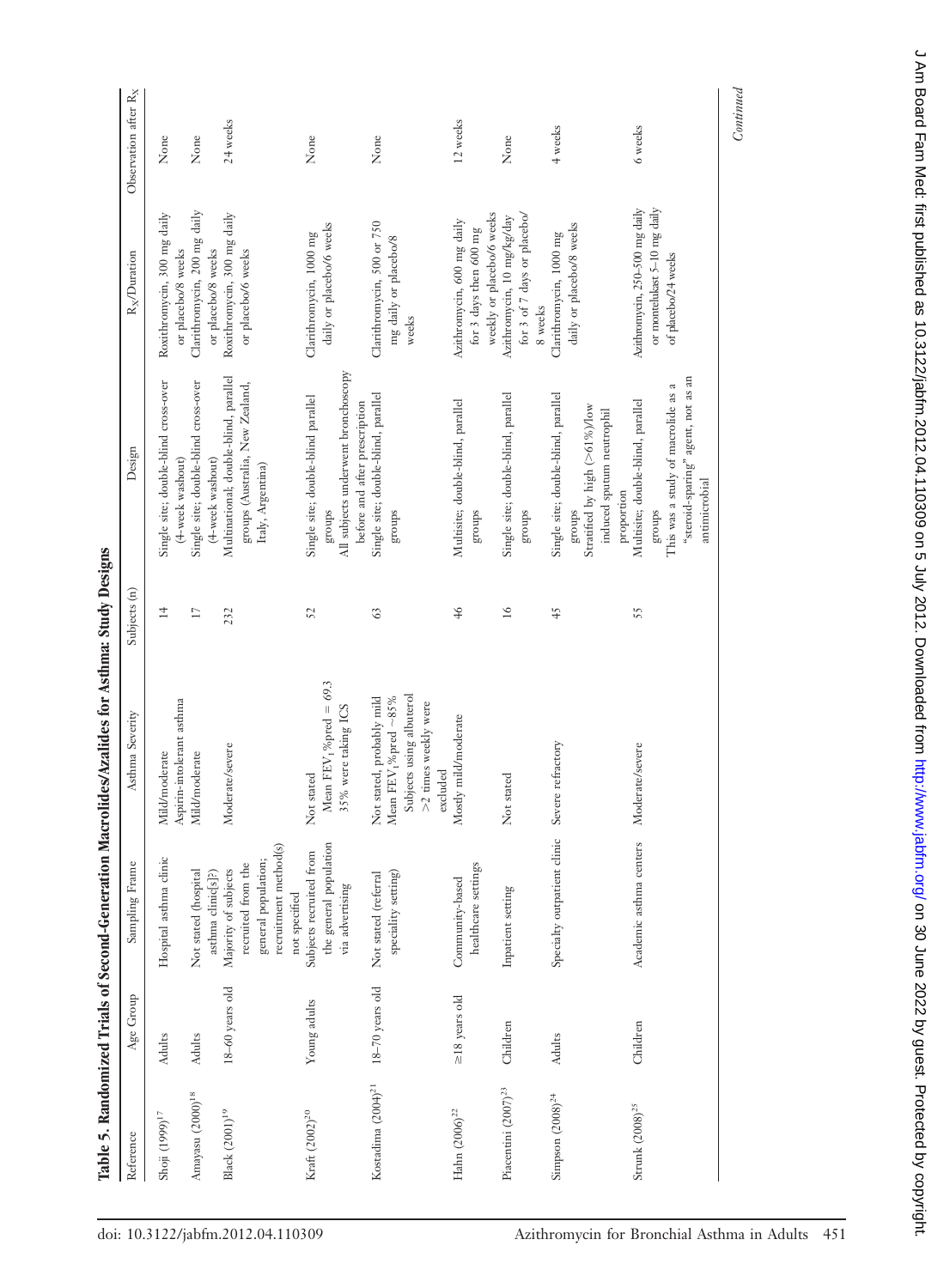| Reference                     | Age Group           | Sampling Frame                                                          | Asthma Severity                                      | Subjects (n)                   | Design                                                                                                                                                | R <sub>x</sub> /Duration                                                           | Observation after $R_X$ |
|-------------------------------|---------------------|-------------------------------------------------------------------------|------------------------------------------------------|--------------------------------|-------------------------------------------------------------------------------------------------------------------------------------------------------|------------------------------------------------------------------------------------|-------------------------|
|                               |                     | Sutherland (2010) <sup>26</sup> 18-60 years old Academic asthma centers | Suboptimally controlled<br>asthma                    | $\overline{6}$                 | study was underpowered to test<br>Stratified on Mpn or Cpn PCR±<br>(bronchoscopic sampling) The<br>Multisite; double-blind, parallel<br><b>groups</b> | daily or placebo/16 weeks<br>Clarithromycin, 1000 mg                               | None                    |
| current study<br>Hahn (2012), | $\geq$ 18 years old | healthcare settings<br>Community-based                                  | Severe (open-label)<br>(randomized)<br>Mild/moderate | 22 open-label<br>75 randomized | Multisite; double-blind, parallel<br>$PCR + cases$<br><b>groups</b>                                                                                   | Azithromycin, 600 mg daily for<br>3 days then 600 mg weekly<br>or placebo/12 weeks | 36 weeks                |

improvements were less consistent (Figure 2). In multivariate analyses (controlled for age, sex, eversmoking, and concurrent controller medication use) the OL group reported significant improvements in symptoms, AQL, and asthma control that were maximal at study month 9 and waned somewhat at month 12 (Table 3).

AQL score change of 1 unit or more was a prespecified secondary outcome.  $AQL \ge 1$ -unit improvement was achieved significantly more often in OL than in placebo subjects at the 3-, 6-, and 9-month time points. A similar but less consistent pattern was noted for asthma control scores with a  $\geq$ 1-unit improvement (Table 3). After adjustment for age, sex, ever-smoking, and asthma controller medication use at 9 months (6 months after treatment completion), 80% of OL patients versus 22% of those enrolled in the placebo arm reported AQL score changes of  $\geq$ 1-unit improvement (*P* = .001; number needed to treat  $[NNT] = 2$ ) and 67% versus 21% reported asthma control score changes of  $\geq$ 1-unit improvement (*P* = .023; NNT = 3). AQL and asthma control score improvements of  $\geq$ 1 unit also were correlated significantly with selfreported asthma improvement at all time points  $(P < .01$  for each).

We performed further exploratory analyses of different increments of change in AQL score up to and including a change of  $\geq$  2 units (Figure 3). The results showed that changes in AQL after azithromycin (both randomized or OL) assumed U-shaped distributions, whereas changes in AQL for placebo were skewed to the left, suggesting a binary "all or none" response to azithromycin. Finding patient characteristics that predict a treatment response are potentially important. Other than asthma severity, however, our data yielded no indications that patients' clinical characteristics were predictive of an azithromycin treatment response. For example, we analyzed OL and placebo subjects in a logistic model of AQL change of  $\geq$  2 units from baseline as the dependent variable and included age, sex, smoking status, and "infectious asthma" as other possible predictors. In this model, only azithromycin treatment was a significant predictor of AQL  $\geq 2$  (*P* = .026).

#### *Exacerbations*

This study was not powered to detect significant differences in exacerbation frequency. During the 12-month study period, 51% of subjects reported one or more asthma exacerbations. There were no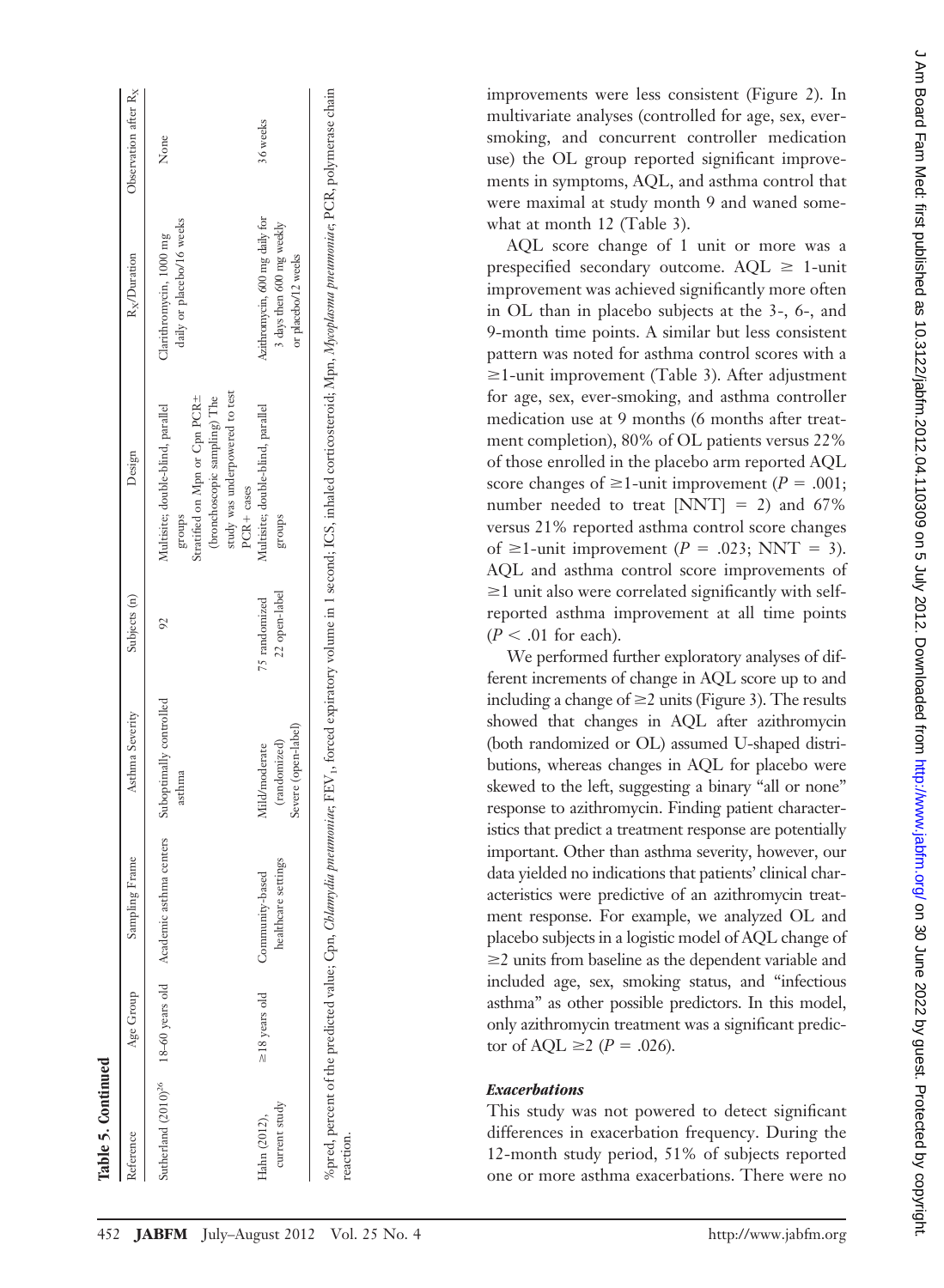significant differences between the 3 study groups in exacerbation frequency at any time point or cumulatively.

## *Serious Adverse Events and Side Effects*

One subject allocated to placebo was hospitalized for acute coronary syndrome. Another subject

| Table 6. Randomized Trials of Second-Generation Macrolides/Azalides for Asthma: Exclusions, Outcomes, and |  |  |
|-----------------------------------------------------------------------------------------------------------|--|--|
| <b>Results</b>                                                                                            |  |  |

| Reference                    | Exclusions*                                                             | Outcomes Reported             | Results of Macrolide Treatment                                      |
|------------------------------|-------------------------------------------------------------------------|-------------------------------|---------------------------------------------------------------------|
| Shoji (1999) <sup>17</sup>   | Smokers                                                                 | Blood eosinophils and ECP     | Decreased eosinophils/ECP                                           |
|                              | Controller medication                                                   | Sputum cell counts and ECP    | Decreased eosinophils/ECP                                           |
|                              |                                                                         |                               | (No differences in sputum<br>neutrophils)                           |
|                              |                                                                         | Sulpyrine provocation test    | Not improved                                                        |
|                              |                                                                         |                               | (No patient-oriented outcomes<br>reported)                          |
| Amayasu (2000) <sup>18</sup> | Smokers                                                                 | Blood eosinophils and ECP     | Decreased eosinophils/ECP                                           |
|                              | Aspirin sensitivity                                                     | Sputum cell counts and ECP    | Decreased eosinophils/ECP                                           |
|                              | ARI for 6 weeks                                                         | BHR                           | Improved                                                            |
|                              | Any asthma controller                                                   | Pulmonary function            | Not improved                                                        |
|                              | medication                                                              | Overall asthma symptoms       | Improved                                                            |
| Black $(2001)^{19}$          | $FEV_1 < 50\%$ predicted                                                | Pulmonary function(PEF)       | Improvement at end of prescription<br>that waned after prescription |
|                              | <i>C. pneumoniae</i> IgG $< 1:64$ and<br>IgA < 1:16                     | Pulmonary function( $FEV_1$ ) | Not improved                                                        |
|                              | Smoking $\geq$ 20 pack-years                                            | Asthma symptoms               | Not improved                                                        |
|                              | <b>Bronchiectasis</b>                                                   | AQL                           | Not improved                                                        |
|                              | Prednisone burst in previous<br>month                                   |                               |                                                                     |
|                              | Respiratory illness                                                     |                               |                                                                     |
| Kraft (2002) <sup>20</sup>   | Smoking $>5$ pack years                                                 | $PCR+$ for Mpn or $Cpn$       | 31 of 55 were PCR+ for Mpn and/<br>or Cpn                           |
|                              | Any cigarette within 2 years                                            | Pulmonary function            | Improved $FEV_1$ in PCR+ subject<br>subgroup                        |
|                              | Any lung comorbidity                                                    | Lung inflammation             | Decreased inflammatory cytokines                                    |
|                              | Any LRTi within 3 months                                                |                               | (No patient-oriented outcomes<br>reported)                          |
| Kostadima $(2004)^{21}$      | Asthma diagnosis <1 year ago                                            | BHR                           | Decreased BHR                                                       |
|                              | Not on ICS                                                              | Pulmonary function            | Not improved                                                        |
|                              | Rescue inhaler $>2$ times<br>weekly                                     | Serum free cortisol           | Not affected                                                        |
|                              | Any smoking history                                                     |                               | (No patient-oriented outcomes                                       |
|                              | Any other medication                                                    |                               | reported)                                                           |
|                              | $FEV1 < 50%$ predicted                                                  |                               |                                                                     |
|                              | Any ARI or exacerbation<br>within 4 weeks before or<br>during the study |                               |                                                                     |
| Hahn $(2006)^{22}$           | None                                                                    | AQL                           | No improvement                                                      |
|                              |                                                                         | Rescue medication use         | No improvement                                                      |
|                              |                                                                         | Cpn IgG and IgA antibodies    | Baseline IgA predicted worsening<br>symptoms                        |
|                              |                                                                         | Overall asthma symptoms       | Improved at end of prescription<br>and persisted after prescription |
| Piacentini $(2007)^{23}$     | Oral steroids in the preceding<br>3 months or during the<br>study       | Lung function                 | No improvement                                                      |
|                              | Signs of airway infection in                                            | <b>BHR</b>                    | Improved                                                            |
|                              | the preceding month or<br>during the study                              | Lung inflammation             | Reduced induced sputum<br>neutrophils                               |

*Continued*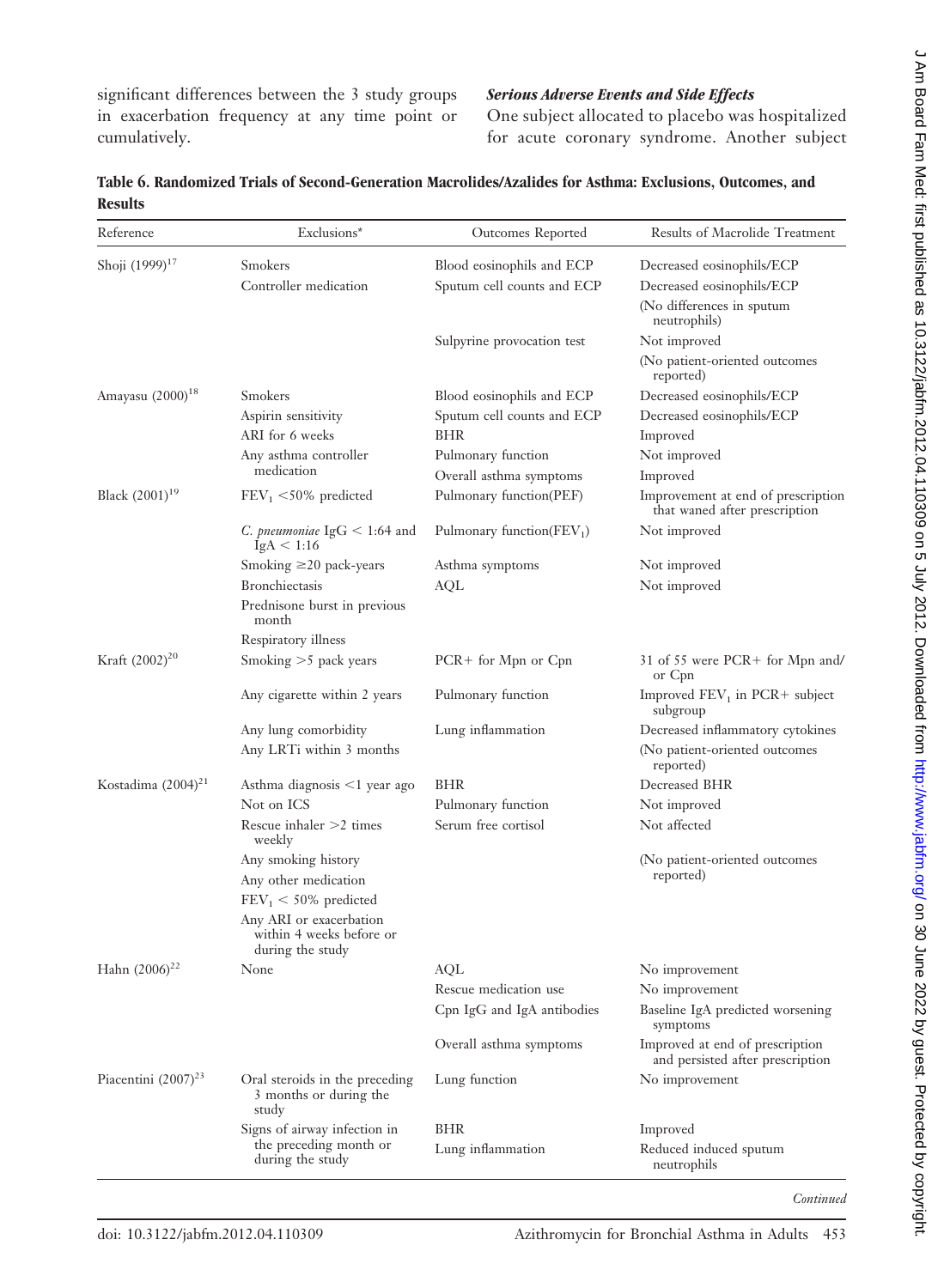| Reference                     | Exclusions*                                                  | Outcomes Reported                                     | Results of Macrolide Treatment                                                                                |
|-------------------------------|--------------------------------------------------------------|-------------------------------------------------------|---------------------------------------------------------------------------------------------------------------|
| Simpson $(2008)^{24}$         | Current smoking                                              | Sputum inflammatory markers                           | Decreased airway IL-8 and<br>neutrophils                                                                      |
|                               | History of smoking, $>5$ pack-<br>years                      | Pulmonary function                                    | No improvement                                                                                                |
|                               | Antihistamine medication                                     | <b>BHR</b>                                            | No improvement                                                                                                |
|                               |                                                              | Asthma control                                        | No improvement                                                                                                |
|                               |                                                              | Asthma symptoms                                       | Decreased wheezing after<br>prescription                                                                      |
|                               |                                                              | AQL                                                   | Improved (NNT = 6 for $\geq 0.5$<br>units improvement)                                                        |
|                               |                                                              |                                                       | It was unclear whether the AQL<br>was reported at the end of the<br>prescription or after the<br>prescription |
| Strunk $(2008)^{25}$          | No controller medication                                     | Time to inadequate control after<br>steroid step-down | No improvement in asthma control<br>(futility analysis)                                                       |
|                               | $FEV_1 < 50\%$ pred<br>$>3$ hospitalizations in past<br>year |                                                       | Recruitment was discontinued early<br>$(292$ screened, only 55<br>randomized)                                 |
|                               | Sinus surgery in past year                                   |                                                       |                                                                                                               |
|                               | Lung comorbidities                                           |                                                       |                                                                                                               |
| Sutherland $(2010)^{26}$      | Exacerbation within 6 weeks                                  | Asthma control                                        | No differences in asthma control                                                                              |
|                               | ARI within 6 weeks                                           | Pulmonary function                                    | No improvement                                                                                                |
|                               | $>2$ exacerbations or ARI prior<br>to entry                  | Exhaled nitric oxide                                  | No improvement                                                                                                |
|                               | Smoking                                                      | <b>BHR</b>                                            | Improved                                                                                                      |
|                               | History of smoking, $\geq 10$<br>pack-years                  | Rescue medication use                                 | No improvement                                                                                                |
|                               | Lung comorbidities                                           | AQL                                                   | No improvement                                                                                                |
| Hahn (2012), current<br>study | None                                                         | Overall asthma symptoms                               | Randomized: no improvements in<br>any outcome                                                                 |
|                               |                                                              | <b>AQL</b>                                            | Open label: improved overall<br>asthma symptoms and AQL<br>score at end of prescription that                  |
|                               |                                                              | <b>ACQ</b>                                            | persisted after prescription<br>(improvements maximal at the<br>9-month study point)                          |

# **Table 6. Continued**

\*Other than for safety and logistics.

ACQ, asthma control questionnaire; ARI, acute respiratory illness; AQL, asthma quality of life; BHR, bronchial hyperresponsiveness; Cpn, *Chlamydia pneumoniae*; ECP, eosinophil cationic protein; FEV<sub>1</sub>, forced expiratory volume in 1 second; ICS, inhaled corticosteroid; Ig, immunoglobulin; IL, interleukin; LRTi, lower respiratory tract illness; Mpn, *Mycoplasma pneumoniae*; NNT, number needed to treat; PCR, polymerase chain reaction; PEF, peak expiratory flow.

allocated to placebo discontinued study medication because of side effects. Compared with placebo, subjects taking azithromycin (randomized and OL combined) reported significantly more nausea (33% vs 9% for placebo), stomach pain (42% vs 12% for placebo), and diarrhea (42% vs 15% for placebo). The majority of these side effects were mild to moderate in severity and no subject taking azithromycin (either randomized or OL) reported discontinuation because of side effects. There were no significant differences in side effect frequency or severity when the arm randomized to azithromycin was compared with the cohort that elected OL azithromycin (Table 4).

# **Discussion**

We found no significant treatment effect for subjects randomized to azithromycin. Our a priori power calculations were based on overall asthma symptom results from a previous pilot study that did not experience self-exclusion of patients with severe asthma, and in this study we were unable to demonstrate any statistically significant effects of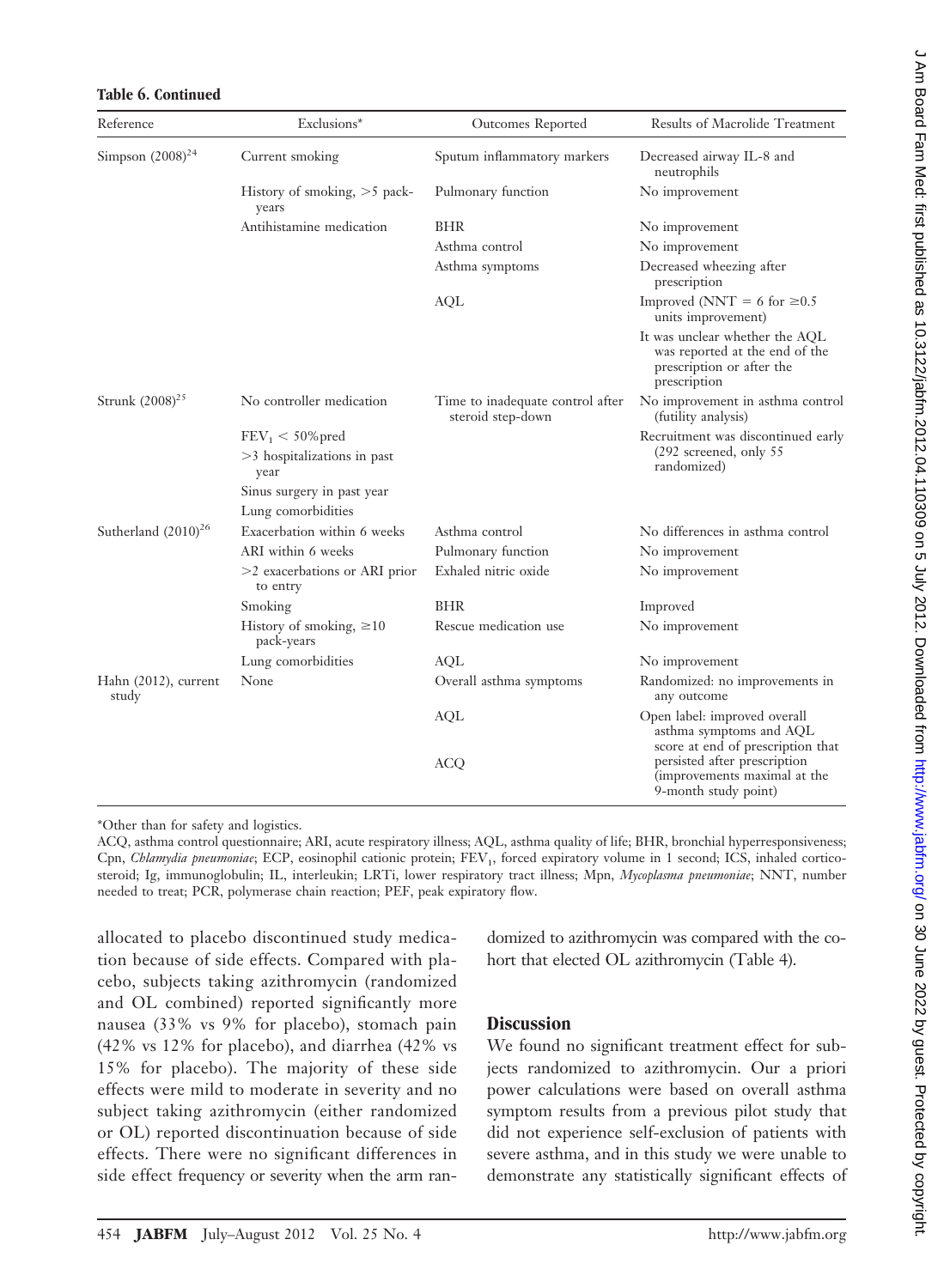treatment on overall asthma symptoms. We found a 15% difference in AQL score of  $\geq$ 1-unit improvement favoring azithromycin (NNT  $=$  7) at 12 months that was not statistically significant (Table 3). Because a change in AQL score  $\geq 1$  represents an important clinical improvement, we advocate future azithromycin effectiveness trials of patients with mild to moderate asthma that are adequately powered to detect, at a minimum, an NNT of 10 to 20 for this chronic, morbid, and expensive condition.

The participants in the OL cohort had more severe asthma than those randomized to azithromycin, and their asthma was often refractory to guideline treatment. The OL cohort demonstrated statistically and clinically significant benefits that largely persisted at 12 months compared with placebo treatment. Six months after completing azithromycin, the OL cohort experienced a 21% improvement in overall asthma symptoms, a 1.8-unit (26%) improvement in AQL score and a 1.2-unit (20%) improvement in asthma control score. This AQL score change was more than 3 times greater than the minimal clinically important change (0.5 units) and exceeded the threshold (1.5 units) for a large change.<sup>14</sup> These azithromycin treatment benefits are greater and of longer duration than those achieved by current guideline treatments. For example, a recent efficacy trial in nonsmoking adults with uncontrolled asthma achieved lower benefits (1) when inhaled steroid dose was doubled (0.05 AQL questionnaire units, 0.03 asthma control units); (2) when the long-acting bronchodilator salmeterol was added (0.28 AQL questionnaire units, 0.31 asthma control units); or (3) when tiotropium was prescribed (0.15 AQL questionnaire units,  $0.22$  asthma control units).<sup>15</sup> In AZMATICS, treating only 2 OL subjects with azithromycin was required to achieve an AQL score improvement of 1 unit or greater in one of them (NNT  $= 2$ ) at 9 months. Because 80% of asthma morbidity and health care utilization is experienced by patients with the most severe forms of the disease,<sup>16</sup> our results suggest that azithromycin therapy may be a promising novel intervention to decrease the burden of morbidity and cost associated with management of severe and uncontrolled adult asthma, and future blinded, randomized trials are warranted.

#### *Previous Studies*

Ten randomized controlled trials of second-generation macrolides/azalides (azithromycin, clarithromycin, and roxithromycin) for chronic stable asthma have been published (see Tables 5 and 6 for more details).<sup>17-26</sup> A 2005 Cochrane review concluded that there was insufficient evidence to confirm or refute the role of macrolide treatment in chronic asthma. $<sup>1</sup>$  Since 2005, 3 additional trials of</sup> macrolides in chronic adult asthma have reported patient-oriented outcomes.<sup>22,24,26</sup> Hahn et al<sup>22</sup> (our pilot) performed a practice-based effectiveness trial that included mainly patients with mild to moderate asthma who were randomized to 6 weekly doses of azithromycin or placebo. Outcomes of interest included asthma symptoms, AQL, and levels of *C. pneumoniae*–specific antibodies up to 3 months after the completion of treatment. Azithromycin treatment had a significant effect on asthma symptom reduction during the treatment phase, which persisted through study termination 3 months later. Elevated levels of *C. pneumoniae*–specific immunoglobulin A antibodies predicted worsening of asthma symptoms.<sup>22</sup> AQL improved by 0.25 units, but the change was not statistically significant. Simpson et  $al^{24}$  performed an efficacy trial in nonsmoking adults with severe refractory asthma who were randomized to 8 weeks of clarithromycin or placebo and were followed for an additional 4 weeks after treatment. Clarithromycin treatment significantly improved AQL at the end of treatment (median AQL questionnaire score at baseline, 5.5; median score at end of treatment, 6.2;  $P = .01$ ). The improvement was more pronounced in subjects with "noneosinophilic" ("neutrophilic") asthma and waned 4 weeks after treatment.<sup>24</sup> Sutherland et al<sup>26</sup> performed an efficacy study that included bronchoscopic polymerase chain reaction (PCR) testing for *C. pneumoniae* and *M. pneumoniae* in a highly selected group of mild to moderate asthmatics who were randomized to 16 weeks of clarithromycin or placebo without observation after treatment. Clarithromycin treatment did not improve overall asthma control at the end of treatment. The PCR-positive subgroup had weak evidence  $(P = .06)$  of a more rapid achievement in asthma control score  $\geq 0.5$  units (the minimal important clinical difference). This study excluded subjects older than 60 years, those with severe asthma, smokers, those with coexisting chronic obstructive pulmonary disease (COPD), and any pa-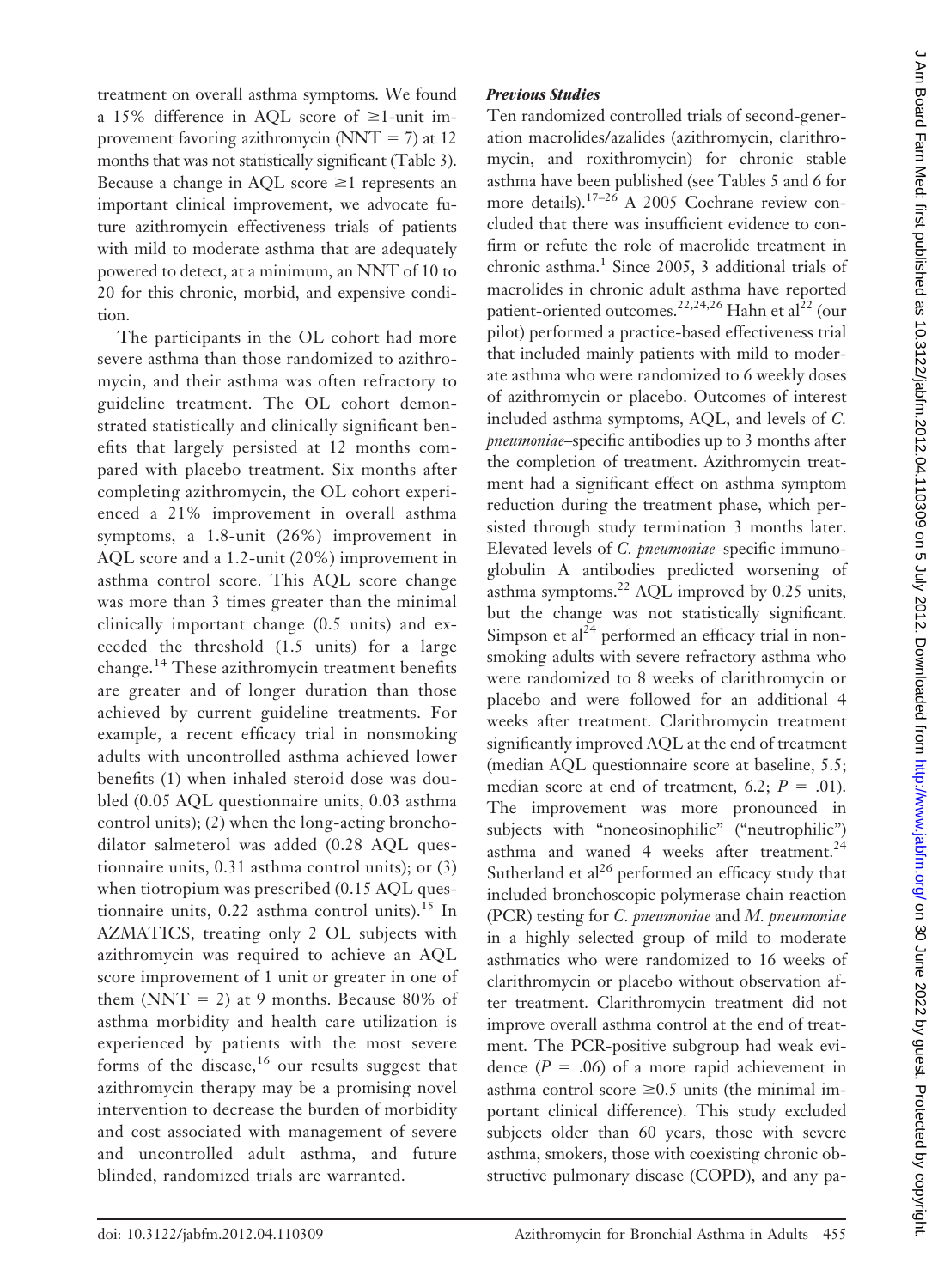tient with more than 2 exacerbations or respiratory tract infections before study entry (http://www. clinicaltrials.gov/ct/show/NCT00318708?order 2). Each of these exclusion characteristics is associated with biomarkers of *C. pneumoniae* infection.27–31 These exclusions probably explain the detection of fewer atypical pathogens than anticipated (13% PCR positive compared with an expected 50%).<sup>26</sup> AZMATICS included at least 53 asthma subjects (55%) who would have been excluded from typical asthma efficacy trials such as that of Sutherland et al<sup>26</sup>; 15% of AZMATICS subjects were aged 60 years or older; 24% had severe persistent asthma; 11% were current smokers; 25% had a history of 10 or more pack-years of cigarette use; and 15% had coexisting COPD.

AZMATICS' OL results are consistent with Simpson et  $al^{24}$  for subjects with severe asthma in that they demonstrate a significant benefit after macrolide treatment and are unique among all studies of macrolide treatment for asthma (see Tables 5 and 6) in that they demonstrate persistent benefits 1 year after treatment. Outcomes of the AZMATICS study also support findings of Hahn et al<sup>22</sup> and Sutherland et al,<sup>26</sup> who reported lesser or no benefit associated with macrolide treatment in subjects with mild to moderate asthma. However, all 3 studies were underpowered to detect clinically significant effects in milder asthma.

## *Treatment, Side Effects, and Serious Adverse Events*

We chose azithromycin over other macrolides, including clarithromycin, because it has (1) unique pharmacodynamic properties that allow weekly dosing to maintain high intracellular drug levels, (2) few drug interactions, and (3) a good safety profile that has been demonstrated in more than 5000 adults in previous trials. $32,33$  A recent trial of daily azithromycin for 1 year in patients with COPD actually found a lower incidence of macrolide-resistant oral pathogens in the azithromycin-treated arm compared with the placebo arm, alleviating concerns about antibiotic resistance.<sup>34,35</sup> An additional benefit is that, unlike clarithromycin, azithromycin has no residual taste that might compromise blinding in some subjects. The cumulative azithromycin doses in the randomized and OL arms (8400 mg vs 9750 mg, respectively) differed somewhat, but both treatment regimens resulted in equally effective and prolonged intracellular concentrations of azithromycin.<sup>36</sup> Side effects were generally mild and of similar frequency for both doses (Table 4), and no serious adverse events or discontinuations because of side effects were attributed to either azithromycin regimen.

## *Mechanism of Action*

Our trial did not directly address mechanism of action. AZMATICS was designed to distinguish between effects that wane (consistent with direct anti-inflammatory mechanisms) or persist (consistent with antimicrobial mechanisms) after completion of treatment. We interpret the residual benefits found in OL subjects to be most consistent with an antimicrobial mechanism of action.

## *Limitations*

This trial has several limitations, including the absence of biomarkers for atypical infections and follow-up pulmonary function testing (PFT). Lack of PFT precluded the comparison of objective measures of airway function with the patient-oriented clinical outcomes and decreased our sample size by excluding enrollment of otherwise-eligible patients (Figure 1). Importantly, AZMATICS was underpowered to detect clinically important improvements in subjects with mild to moderate persistent asthma. Our sample was limited to subjects with Internet access, was deficient in minority representation, and did not standardize asthma treatment across groups.

Our proportion lost to follow-up exceeded 20% at year 1, which lowered the quality of our trial from a level 1 to a level 2 study, according to the Strength of Recommendation Taxonomy, a standard adopted by many primary care publications.<sup>37</sup> The placebo control group (with milder asthma) and the OL cohort (with more severe asthma) did not have comparable asthma prognoses. Because asthma prognosis is generally worse for severe asthma, this disparity could have diminished contrasts (ie, tendency to bias the OL results toward a null effect). By necessity, the OL cohort subjects were not blinded to azithromycin allocation. If placebo effects are accepted as an explanation only during the time period of medication administration, then placebo effects cannot be invoked as an explanation for peak benefits that occurred 6 months after completing azithromycin treatment. It is possible that other mechanisms, such as denial, cognitive dissonance, or both, could have promoted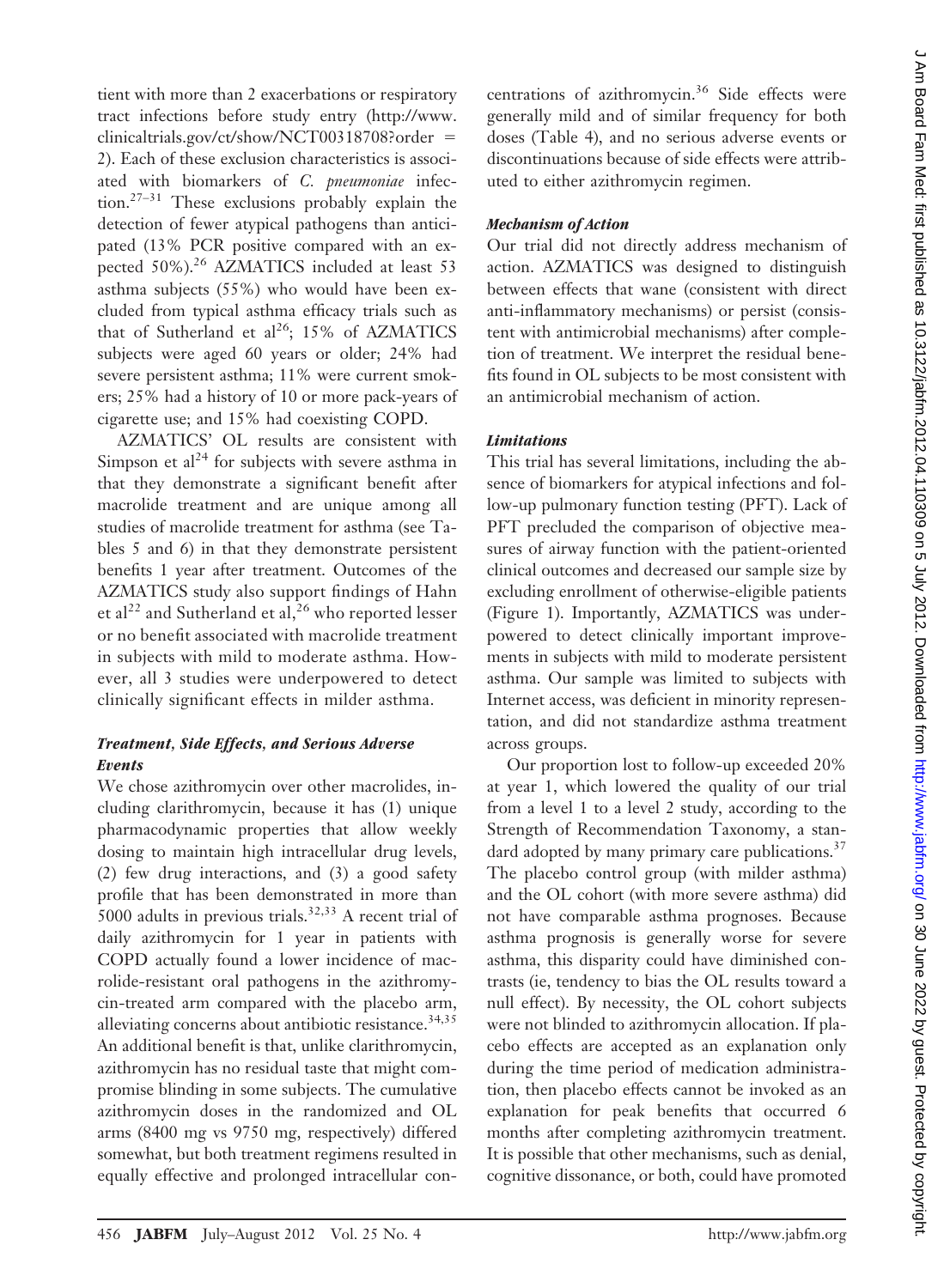systematic misreporting by OL subjects. A true treatment effect is supported by the strength and consistency of the results (including 2 validated instruments, the AQL questionnaire and the asthma control questionnaire), by agreement with our blinded pilot results<sup>22</sup> and by the results of the principal investigator's (DLH) previous prospective observational cohort study that included patients with confirmed *C. pneumoniae* infections.38 Although exploratory analyses suggest that smoking may have a significant modifying effect, AZMATICS was underpowered for subgroup analyses. Future studies should be powered for robust subgroup analyses, which can be performed only if the subgroups are enrolled rather than systematically excluded from enrollment.

## *The Importance of Effectiveness Studies of Asthma*

A technology assessment commissioned by the National Asthma Education Panel states that "short-term drug efficacy studies are over-represented in the present literature."<sup>39</sup> Standard exclusion criteria in adult asthma efficacy trials include restricted age ranges, pulmonary function parameters, current and previous smoking, and lung comorbidities such as coexisting COPD.4,5 As a result, 95% of asthma subjects have been systematically excluded from the trials used to support guideline recommendations.<sup>4,5</sup> Thus, asthma efficacy trials and the guidelines derived from them may not generalize well to the broader population of asthma sufferers.

To address some of the limitations of asthma efficacy studies, AZMATICS was designed as a "pragmatic" or "practical clinical trial" to include a diverse population of study participants, recruitment of participants from different practice settings, and a range of health outcomes.<sup>40,41</sup> We enrolled subjects from community-based practices and applied exclusion criteria that were solely based on safety and logistic considerations (eg, the ability to complete the study). Furthermore, AZMATICS is, to our knowledge, the first trial to include an OL arm for subjects with severe asthma who otherwise would have been excluded based on patient preference. Using this approach, we succeeded in enrolling 1 of 3 screened patients; we probably would have been able to enroll closer to 1 in 2 screened patients had funding to perform PFT been available (Figure 1). Our actual enrollment (30%) and potential enrollment (50%) experience exceeds the 5% enrollment average for asthma efficacy trials.<sup>5</sup> Future larger pragmatic trials may achieve even higher enrollment proportions by using physiciandiagnosed asthma as the primary eligibility criterion and using PFTs as a baseline covariate and an outcome measure but not as an additional eligibility criterion.

# **Conclusions**

This randomized trial of 12 weekly doses of azithromycin failed to demonstrate statistically significant improvements after 1 year in any of the patient-oriented outcomes that we evaluated. Interpretation is complicated because a significant number of eligible asthma subjects—who had greater than average severity of the disease— declined to be randomized. Azithromycin treatment was well tolerated overall, and in the OL group with more severe, often refractory asthma, there seemed to be persisting substantive, clinically significant benefits to asthma symptoms, AQL, and asthma control for at least 6 months in about half of treated subjects. We advocate further effectiveness trials of persistent asthma of all severity categories that include an array of biomarkers to allow for secondary subgroup analyses, the results of which might favor one biological mechanism over another. However, at this time we do not favor approaches that insist on making a microbiologic diagnosis before randomization<sup>26</sup> or treatment,<sup>42</sup> as advocated by others, because this approach inevitably excludes patients who are unable to undergo or tolerate bronchoscopy. Future cost-effectiveness studies may help to determine whether making a microbiologic diagnosis via bronchoscopy versus treatment of all severe refractory asthma patients (especially given the NNT suggested by this study) is the more cost-effective approach.

Pending further randomized trials and given the relative safety of azithromycin and the significant disease burden from severe refractory asthma, prescribing prolonged azithromycin therapy to patients with uncontrolled asthma may be considered by managing clinicians, particularly for patients who have failed to respond to conventional treatment and as an alternative to instituting immunomodulatory agents.

We gratefully acknowledge the voluntary participation of the Data Safety Monitoring Committee (DSMB): Dr. David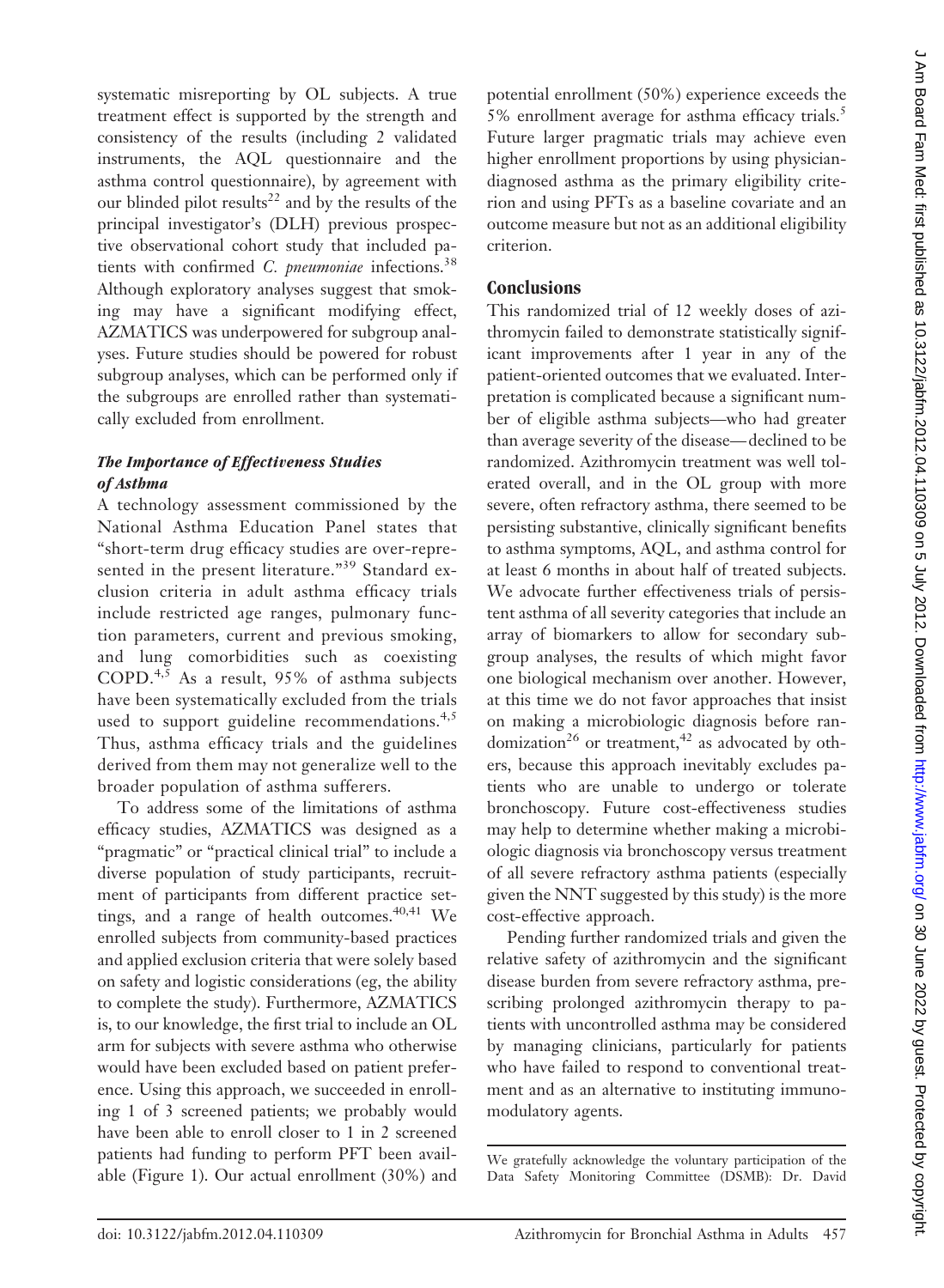DeMets (chair) and Dr. David Rabago. We also thank Dr. Jon Temte for suggesting the use of Internet data collection. We gratefully acknowledge the voluntary participation of the study subjects and the following clinicians and staff who enrolled them: the AAFP National Research Network: Dr. Ed Bujold, Dr. Melissa Devalon, Debbie Graham, Dr. Steve Mattson, Dr. Andrew Pasternak, and Dr. Elisabeth Spector; the Ambulatory Network for Scholarship and Research: Dr. Keith Knepp and Dr. Gregg Stoner; the Cleveland Ambulatory Research Network: Dr. Sandra Snyder and Dr. Chris Young; the Marshfield Clinic: Dr. Jeremy Bufford, Gloria Cornelius, and Dr. Steven Yale; the Oklahoma Physicians Resource/Research Network: Dr. Cheryl Aspey, Eileen Merchen, Katy Duncan-Smith, Emily Teasdale, and Crystal Turner; and the Wisconsin Research and Education Network: Dr. Elizabeth Bade, Dr. Jennifer Frank, Dr. Dan Jarzemsky, Dr. Cheri Olson, Therese Pedace, Katherine Pronchinske, and Dr. Ayaz Samadini.

#### **References**

- 1. Richeldi L, Ferrara G, Fabbri LM, Lasserson TJ, Gibson PG. Macrolides for chronic asthma. Cochrane Database Syst Rev 2005;(3):CD002997.
- 2. Altenburg J, de Graaff CS, van der Werf TS, Boersma WG. Immunomodulatory effects of macrolide antibiotics - part 1: biological mechanisms. Respiration 2011;81:67–74.
- 3. Johnston SL, Martin RJ. *Chlamydophila pneumoniae* and *Mycoplasma pneumoniae*. A role in asthma pathogenesis? Am J Respir Crit Care Med 2005;172: 1078 – 89.
- 4. Herland K, Akselsen J-P, Skjønsberg OH, Bjermer L. How representative are clinical study patients with asthma or COPD for a larger "real life" population of patients with obstructive lung disease? Respir Med 2005;99:11–9.
- 5. Travers J, Marsh S, Williams M, et al. External validity of randomised controlled trials in asthma: to whom do the results of the trials apply? Thorax 2007;62:219 –23.
- 6. Demoly P, Gueron B, Annunziata K, Adamek L, Walters RD. Update on asthma control in five European countries: results of a 2008 survey. Eur Respir Rev 2010;19:150 –7.
- 7. Global Initiative for Asthma (GINA) 2007. Global Strategy for Asthma Management and Prevention. Updated 2007. GINA Executive Committee, 92 pages.
- 8. American Thoracic Society. Lung function testing: selection of reference values and interpretive strategies. Am J Resp Dis 1991;144:1202–18.
- 9. Dekker FW, Schrier AC, Sterk PJ, Dijkman JH. Validity of peak expiratory flow measurement in assessing reversibility of airflow obstruction. Thorax 1992;47:162-6.
- 10. Juniper EF, Buist AS, Cox FM, Ferrie PJ, King DR. Validation of a standardized version of the Asthma Quality of Life Questionnaire. Chest 1999;115: 1265–70.
- 11. Juniper EF, O'Byrne PM, Guyatt GH, Ferrie PJ, King DR. Development and validation of a ques-

tionnaire to measure asthma control. Eur Respir J 1999;14:902–7.

- 12. Juniper EF, O'Byrne PM, Roberts JN. Measuring asthma control in group studies: do we need airway calibre and rescue beta2-agonist use? Respir Med 2001;95:319 –23.
- 13. Hahn DL. An unanticipated effect of clinical trial registration. BMJ [serial online] Available from: http://www.bmj.com/content/325/7376/1314?tab responses, 2007. Accessed April 27, 2012.
- 14. Juniper EF, Guyatt GH, Willan A, Griffeth LE. Determining a minimal important change in a disease-specific quality of life instrument. J Clin Epidemiol 1994;47:81–7.
- 15. Peters SP, Kunselman SJ, Icitovic N, et al. Tiotropium bromide step-up therapy for adults with uncontrolled asthma. N Engl J Med 2010; 363:1715–26.
- 16. Smith DH, Malone DC, Lawson KA, Okamoto LJ, Battista C, Saunders WB. A national estimate of the economic cost of asthma. Am J Resp Crit Care Med 1997;156:787–93.
- 17. Shoji T, Yoshida S, Sakamoto H, Hasegawa H, Nakagawa H, Amayasu H. Anti-inflammatory effect of roxithromycin in patients with aspirin-intolerant asthma. Clin Exp Allergy 1999;29:950-6.
- 18. Amayasu H, Yoshida S, Ebana S, et al. Clarithromycin suppresses bronchial hyperresponsiveness associated with eosinophilic inflammation in patients with asthma. Ann Allergy Asthma Immunol 2000; 84:594 – 8.
- 19. Black PN, Blasi F, Jenkins CR, et al. Trial of roxithromycin in subjects with asthma and serological evidence of infection with Chlamydia pneumoniae. Am J Respir Crit Care Med 2001;164:536 – 41.
- 20. Kraft M, Cassell GH, Pak J, Martin RJ. Mycoplasma pneumoniae and Chlamydia pneumoniae in asthma. Effect of clarithromycin. Chest 2002;121: 1782– 8.
- 21. Kostadima E, Tsiodras S, Alexopoulos EI, et al. Clarithromycin reduces the severity of bronchial hyperresponsiveness in patients with asthma. Eur Respir J 2004;23:714 –7.
- 22. Hahn DL, Plane MB, Mahdi OS, Byrne GI. Secondary outcomes of a pilot randomized trial of azithromycin treatment for asthma. PLoS Clin Trials 2006;1:e11.
- 23. Piacentini GL, Peroni DG, Bodini A, et al. Azithromycin reduces bronchial hyperresponsiveness and neutrophilic airway inflammation in asthmatic children: a preliminary report. Allergy Asthma Proc 2007;28:194 – 8.
- 24. Simpson JL, Powell H, Boyle MJ, Scott RJ, Gibson PG. Clarithromycin targets neutrophilic airway inflammation in refractory asthma. Am J Respir Crit Care Med 2008;177:148 –55.
- 25. Strunk RC, Bacharier LB, Phillips BR, et al. Azithromycin or montelukast as inhaled corticoste-